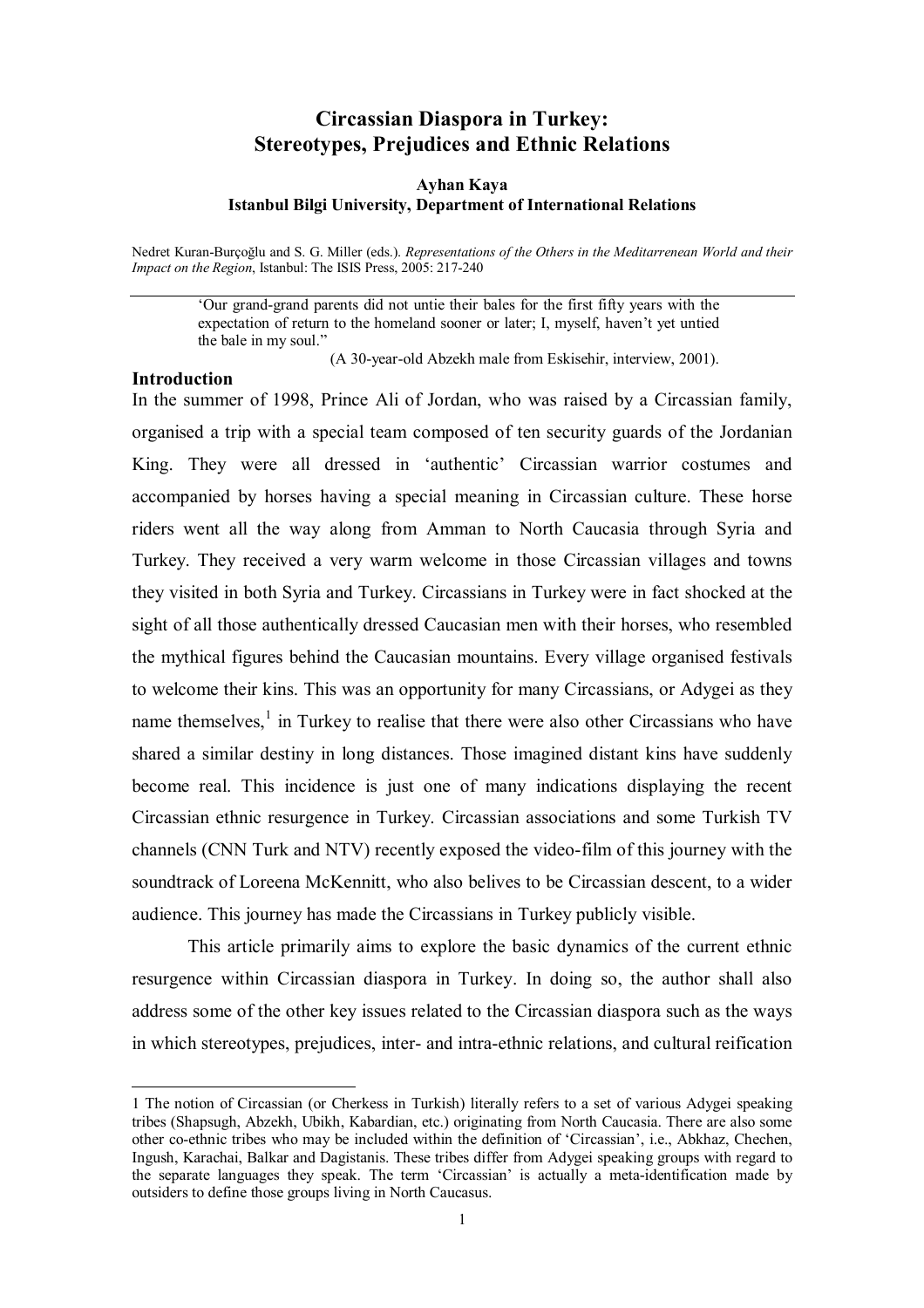are being produced and reproduced in diaspora context. Before scrutinising these issues, a literature survey both on the Circassian diaspora in Turkey, in particular, and diaspora, in general, shall be made in order to situate the Circassian diaspora experience *vis-à-vis* the processes of globalisation.

#### **Ethnic Resurgence in Circassian Diaspora**

It is doubtless that ethnic resurgence within Circassian diaspora has already started in the last two decades. There is also a large organisational network in Turkey by which Circassians could raise a popular consciousness within and outside their own community for the construction and articulation of Circassian identity; and there is a strong intellectual movement that concentrates on the peculiarities of Circassian history and culture. Bearing in mind that Circassians have been considered by the majority of Turks so far as having kinship ties with their Turkish ancestors, efforts by Circassian elite to express their distinction from Turkish 'racial' stock becomes increasingly important. Recently, there is a growing interest among Circassians about exploring their *pasts, traditions, cultures, languages* and *the processes of migration*, or *of exile*. I intentionally use these terms in their plural forms because there are various Circassian tribes that had to flee to Anatolia in the second half of the  $19<sup>th</sup>$  century. These separate tribes, as I will shortly elaborate, have distinct experiences and thus cultural identities.

Circassian ethnic resurgence in Turkey has recently become apparent especially in urban space. The rise of the number of ethnic associations (*dernek*s) in urban space is an indicator of this tendency. Ethnic associations provide migrants with a safe haven in capitalist urban life. All associations in every city are alike. Each has similar aims such as organising language courses, culture nights, folk dances and trips to the homeland. Ethnic associations play an instrumental role in the processes of construction and articulation of Circassian diasporic identity. The first association, *Dost Eli Yardimlasma Dernegi*, was established in 1946 with the collaboration of Azeri Turks. This was the time when the Caucasian aspect was being underlined by Circassian elite. During the Cold War period, these associations gained an anti-Sovietic character. Nevertheless, having had a culturalist discourse, *Kuzey Kafkasya Kültür Derneği* (Northern Caucasia Culture Association), which was established in Ankara (1964), distinguished Circassian identity from Turkish ethnic legacy. This association contributed to the reification of Circassian culture in diaspora by giving emphasis on the folklorisation of culture.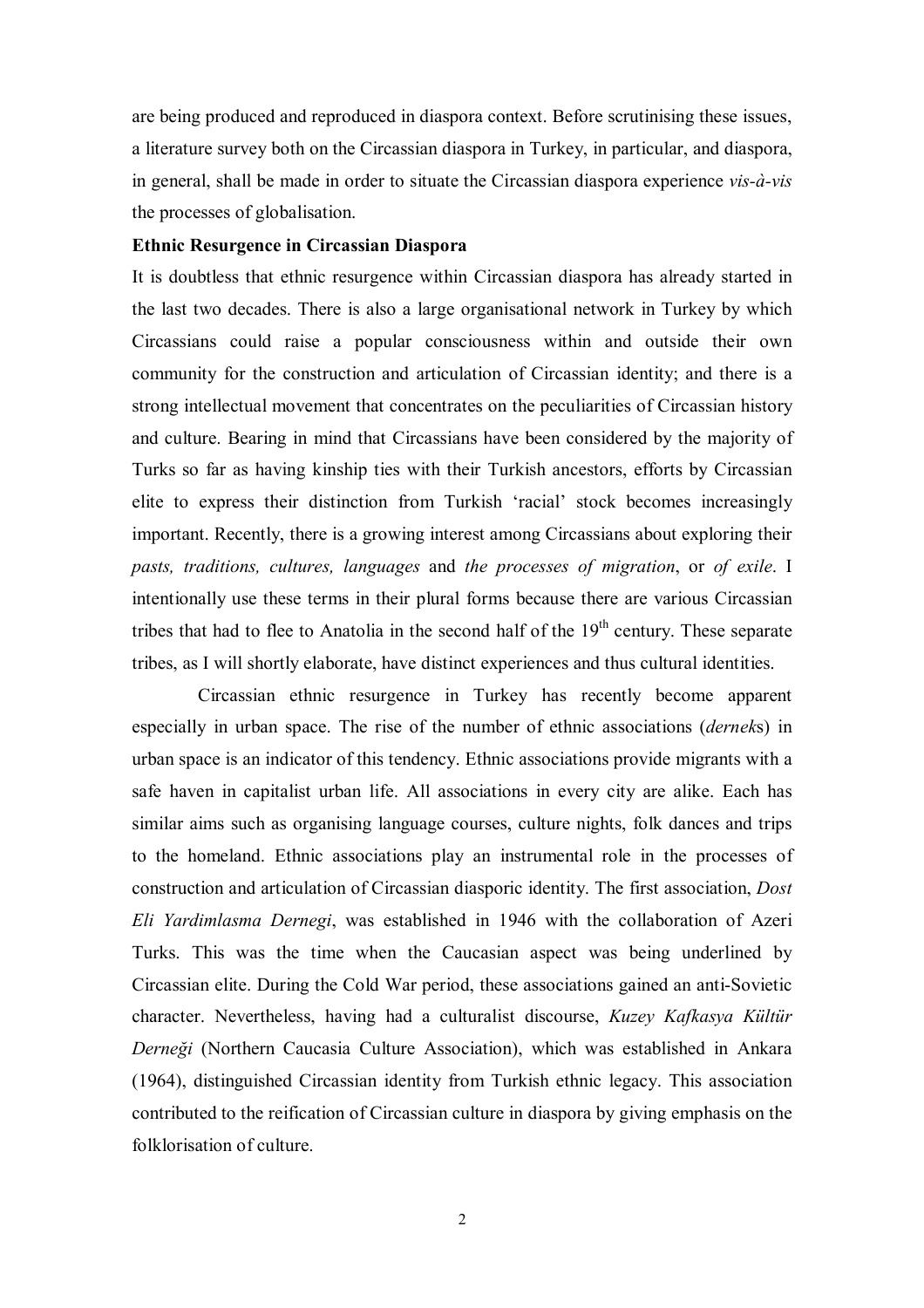*Kafkas Derneği* (*Kaf-Der*, Caucasian Association), that was established in 1993 as an umbrella organisation, constitute the largest Circassian associational network in Turkey. *Kaf-Der* has 34 branches in many cities throughout the country and its headquarter is located in Ankara. *Kaf-Der* goes beyond traditional culturalist discourse by committing itself to different projects such as political representation of Circassian diaspora in Turkey and their adaptation to urban life. *Kaf-Der* has a liberal-nationalist discourse and yields a special emphasis onto Circassian identity. There are two other major associations founded in 1995, *Kafkas Vakfı* (Caucasian Foundation) and *Birleşik Kafkasya Derneği* (United Caucasian Association). These two associations are Islamic oriented and pursue the idea of establishing an Islamic confederation in Northern Caucasus. They are also recently engaged in the Chechen independence movement against Russian authorites. It should also be noted that these organisations are recently more passive as the official policy of Turkey towards the Chechen issue has partly shifted at the expense of the Chechen side. Thus, the activities of these associations are strictly under interrogation by Turkish official bodies. Besides, there are approximately eighty different associations throughout the country.<sup>2</sup>

Circassian ethnic resurgence has recently also attracted an academic interest both in Turkey and abroad (Shami, 1998; 1999; 1995; Ertem, 2000; and Toumarkine,  $2001$ ).<sup>3</sup> Seteney Shami is one of the prominent figures in this sense. Her works fit very well into contemporary diaspora studies; and she studies the Circassians in Turkey in comparison to those in the homeland, Jordan and Israel. On the other hand, Gönül Ertem is concerned with the identity formation processes among the Circassian community in Eskisehir (a town in Central Anatolia). On the other hand, Aleaxandre Toumarkine is engaged in the Circassian ethnic associations in Turkey. There are also some other works undertaken by Circassian intellectuals, which are either on Circassian culture, forced migration from the homeland, roots of the Circassian language, or on the memoirs from Caucasia (Gökçe 1979; Hızal 1961; Aydemir 1991; Berkok 1958; Butbay 1990). There are also some minor academic works touching upon the socio-economic and socio-cultural structure of Circassian villages (Alankuş 1999; Taymaz 1999; Eser, 1999).

<sup>&</sup>lt;sup>2</sup> For a detailed explanation concerning Circassian ethnic associations see, Toumarkine (2001) and Taymaz (2001).

<sup>&</sup>lt;sup>3</sup> For further inquiry about the Circassian diaspora see, Alankuş (1999); Aslan (1990); Aydemir (1981; and 1988); Ersoy and Kamacı (1993); Ertem (2000); Habiçoğla (1993); Shami (1995); Şen (1994; and 1997); Taymaz (2000); and Toledano (1994; and 1998).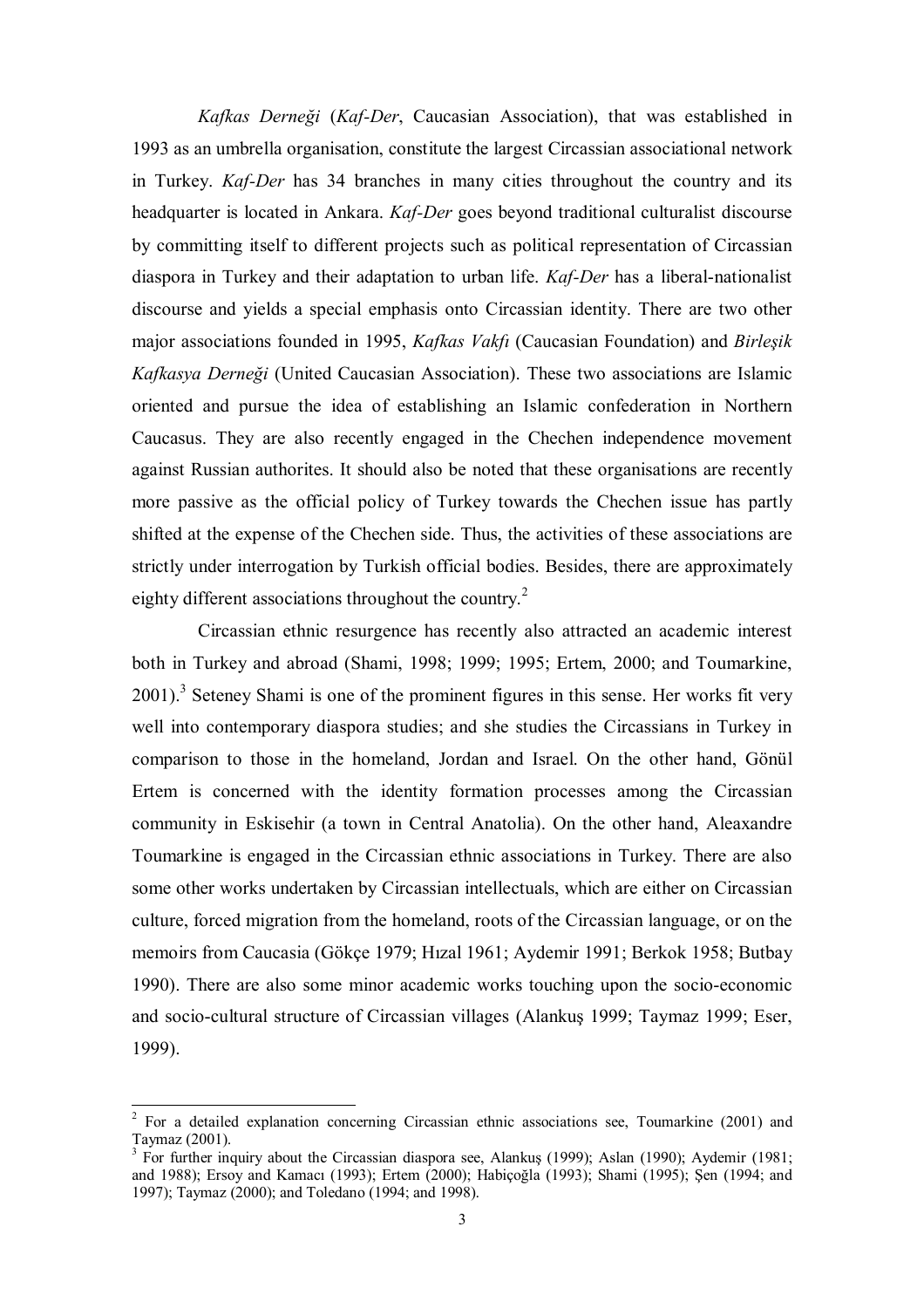As there are not many works specialised in diasporic identity formation and articulation processes of Circassians both in urban and rural spaces in Turkey, my work in progress aims to scrutinise the construction and articulation processes of diasporic cultural identities developed by Turkish-Circassians in both urban and rural spaces. Using a Barthian perspective<sup>4</sup>, my main starting point is that ethnic identities are socially constructed through the processes of recognition, unrecognition and/or misrecognition of a certain group by surrounding groups (Taylor, 1994). Thus, a social group is usually inclined to form and articulate its ethnic identity as a response to stereotypes and general perceptions produced by 'Others'. Herewith, there are certain dynamics playing important roles in the identity formation processes: Whether the group in question has a closed social system; whether the group has a strong communication with outside world; whether surrounding groups have developed stereotypes about them; if the group is in minority compared to other groups; the level of communication between co-ethnic groups habitating in separate geographies in the same country; and last but not least, the level of communication between diaspora and homeland. In what follows, I shall discuss two major interrelated conceptual tools: diasporic consciousness and globalisation.

# **Diaspora Revisited**

l

Recently, the notion of diaspora has been extensively used by a wide range of scholars aiming to contribute to the definition of transnational migrants. The new trend of diaspora studies defines diasporas as exemplary communities of transnational moment. The term 'diaspora' is derived from the Greek verb *sperio* (to sow, to scatter) and the preposition *dia* (through, apart). For Greeks, the term referred to migration and colonisation, whereas for Jews, Africans, Palestinians and Armenians the same term acquired more unfortunate, brutal and traumatic dispersion through scattering (Cohen, 1997: ix). Yet, the contemporary notion of diaspora is not limited only to Jewish, Greek, Palestinian and Armenian dispersive experiences; rather it describes a larger domain that includes words like immigrant, expatriate, refugee, guest worker, exile community and ethnic community (Tölölian, 1991: 5). The primary difference between the old and

<sup>&</sup>lt;sup>4</sup> The common antropological reasoning claims that there are aggragates of people who essentially share a common culture, and interconnected differences that set them apart from all others. According to the same reasoning, 'since culture is nothing but a way to describe human behaviour, it would follow that there are discrete groups of people, i.e., ethnic groups to correspond to each culture (Barth, 1969: 9)'. Friedrik Barth challenges this idea and claims that cultural variation is continuous; and that ethnicity is social organisation of cultural differences. His path-breaking edited volume on ethnic relations, Ethnic Groups and Boundaries, which was published in 1969, still has a great impact in the academia.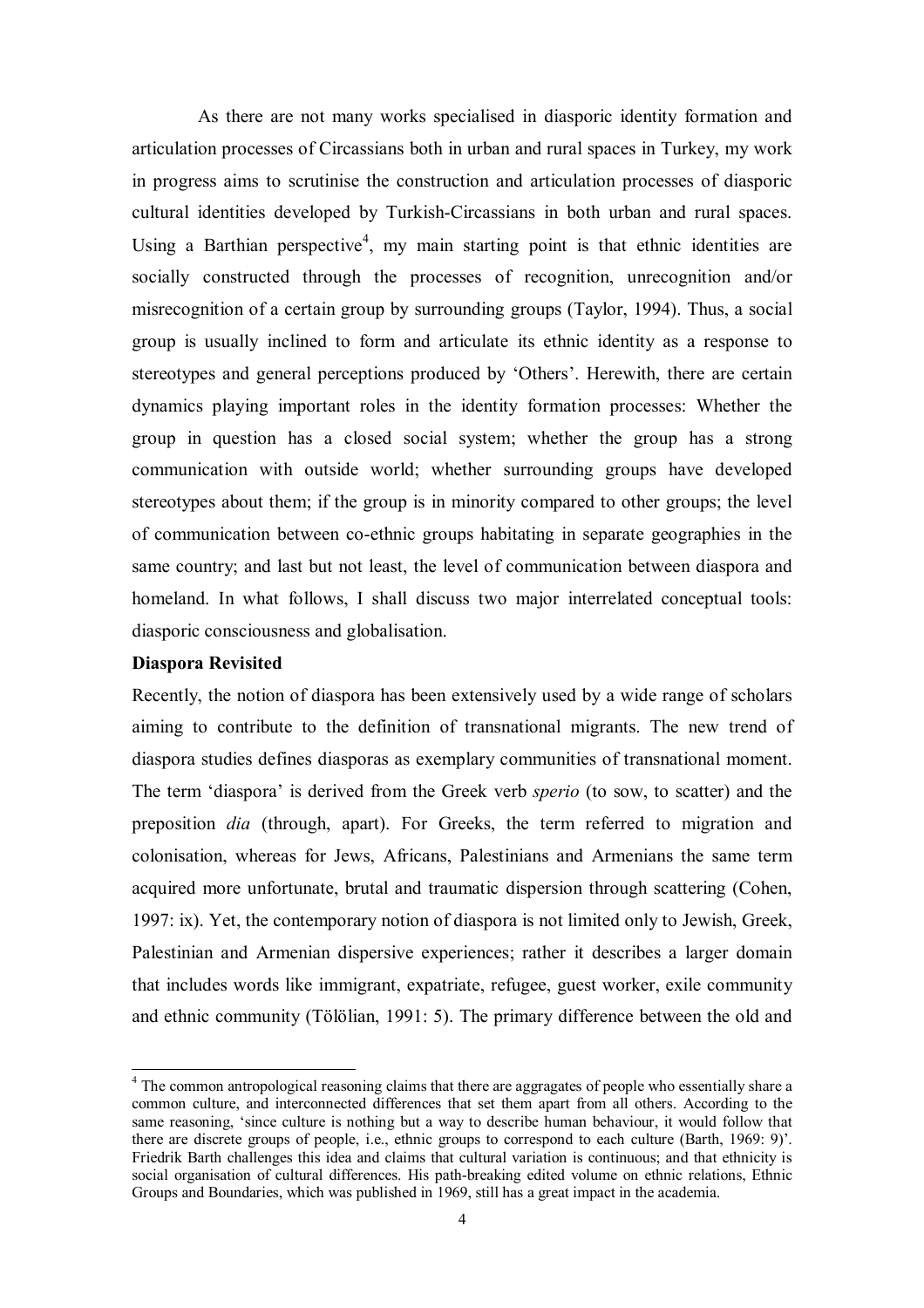modern form of diasporas lies in their changing will to go back to the 'Holy Land', or homeland. In this sense, the old diasporas resemble the story of *Ulysses* while the new ones have been like that of *Abraham*.<sup>5</sup> After the Trojan War, Ulysses encountered many problems on the way back to Ithaca. Although he had many obstacles during his journey, he was determined to go back home. Conversely, the experience of modern labour diasporas resembles Abraham's biblical journey. In the first part of the Bible, it is written that Abraham, upon the request of God, had to journey with his people to find a new home in the unknown and he never went back to the place he left behind.<sup>6</sup>

The classification of Robin Cohen is quite influential in mapping out the differences between modern and old diasporas. His historical explanation of diaspora goes back to the Biblical Jewish diaspora, which was based on a forced dispersion experience. He has a clear picture of old and new diasporas, which he separates on the basis of the genesis of global economy. Old diasporas are twofold: a) forced diasporas such as Jewish and Armenian, b) colonising diasporas such as Greek and British. On the other hand, modern diasporas are threefold: a) trading diasporas like Jewish and Lebanese; b) business diasporas such as British; and c) labour diasporas such as Irish, Indian, Chinese, Sikh and Turkish. The main driving force behind the construction of modern labour diasporas is global economic needs, which bring about an extensive immigration from periphery to global and regional centres. According to this classification, the Circassian diaspora fits into the traditional forced diaspora as in Jewish and Armenian experiences.

William Safran, in his study of "Diasporas in Modern Societies: Myths of Homelands and Return", draws up the general framework of an ideal type of diaspora. He defines diaspora as 'expatriate minority communities'

- (1) that are dispersed from an original centre to at least two peripheral places;
- (2) that maintain a memory, vision, or myth about their original homeland;
- (3) that believe they are not fully accepted by their host country;
- (4) that see the ancestral home as a place of eventual return, when the time is right;
- (5) that are committed to the maintenance and restoration of this homeland; and
- (6) of which the group's consciousness and solidarity are importantly defined by this continuing relationship with the homeland (Safran, 1991: 83-84).

l

<sup>&</sup>lt;sup>5</sup> The analogy of Ulysses and Abraham belongs to Emmanuel Levinas (1986: 348; 1987: 91). In explaining the attempt of conventional philosophy to seek the knowledge about the 'Other', Levinas stated that the history of philosophy has been like the story of Ulysses who 'through all his wanderings only returns to his native island' (1986: 348). He preferred the story of Abraham to that of Ulysses. Conventional philosophy has always sought to return to familiar ground of 'being', 'truth' and 'the same'; Levinas' endeavour was to take it elsewhere. He proposed that philosophy should accept that we do not, can not and should not know the Other, rather than seeking knowledge of it.

 $6$  For further information on the notion of diaspora see Kaya (2000; and 2001).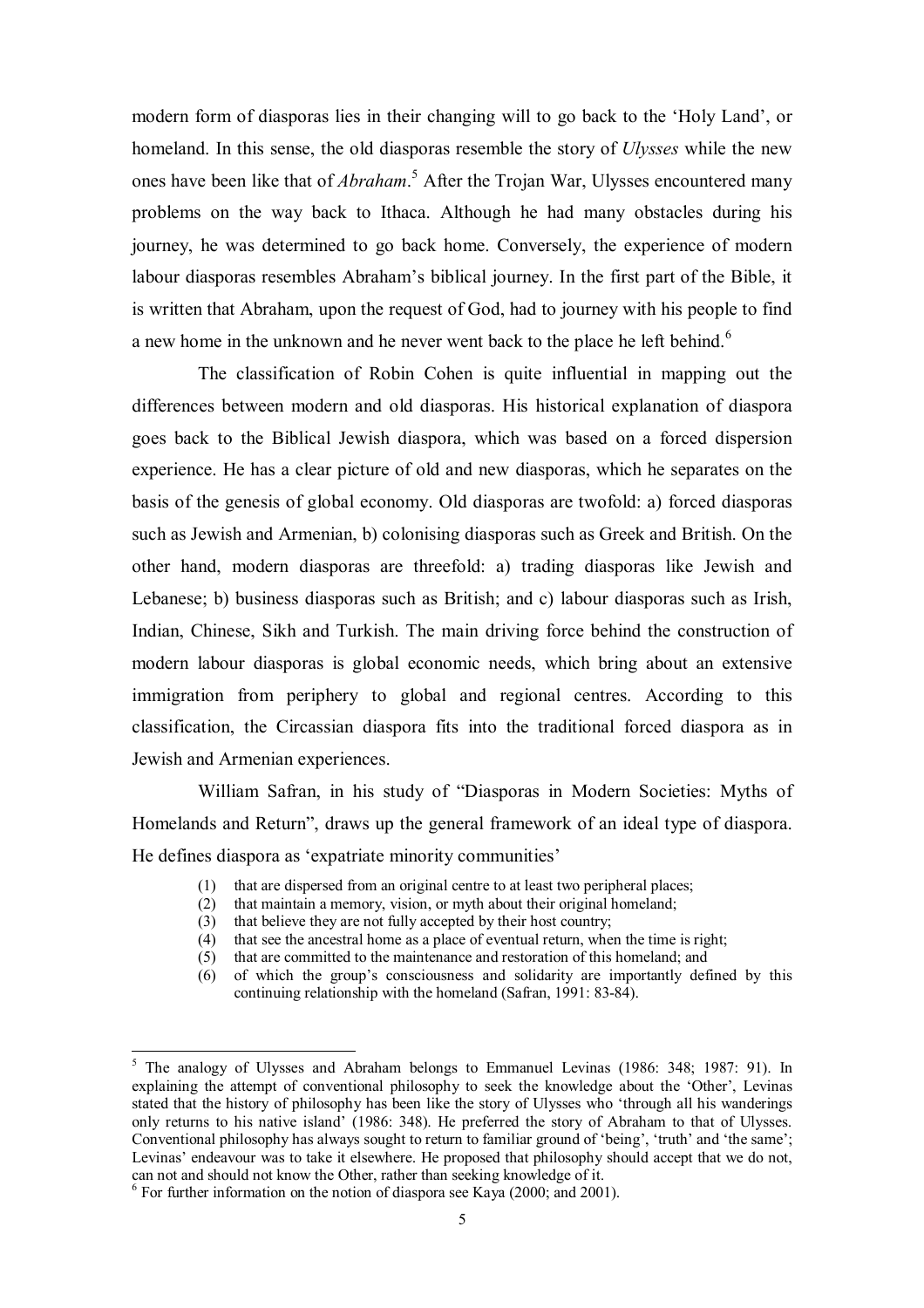Safran's ideal type of 'centred' diaspora, oriented by continuous cultural connections to a source and by a teleology of 'return', is very applicable to Circassian diaspora. (1) Circassian diaspora has been dispersed through more than one location outside the homeland since the mid-nineteenth century (Balkans, Anatolia, Syria, Jordan, Israel, Germany, the USA, Holland and even Egypt in the earlier times). (2) Circassian subjects in Turkey maintain a memory, vision, or myth about their original homeland (an increasing number of Circassian based publishing houses in Turkey have published several books on Circassian mythology, history of migration, the role of Circassians during the Turkish independence war, and reception of Circassians by the 'host' society in Turkey). (3) It could be argued that Circassians in Turkey have developed a common belief that they are not very well received by the majority society (increasing consciousness of returning back to the homeland partly derives from such a perception). (4) Circassians have always considered going back to their homeland. The descendants of the first generation express that their ascendants did always articulate their will to return to the homeland. The same discourse is still alive, and furthermore there are Circassians who have already returned home. (5) Circassians are conscious of investing in their homeland (International Circassian Association, which is composed of diaspora and homeland community members, summons each year to develop plans for Northern Caucasia). (6) When Circassians in Turkey are asked to identify where home is for them, they usually point out Caucasia (annual trips back home; listening to Circassian radio broadcasting from Caucasia; sending youngsters to Caucasian universities etc.).

The concept of diaspora should be regarded as an analytical tool that can be used to study the forced migrant communities in the country of 'exile'. However it has to be explicitly stressesd that, in order to be an analytical tool the concept has to be seen as an ideal type in the Weberian sense of the term. Bearing in mind the remarks made by both R. Cohen and W. Safran concerning the classical diasporas established in the form of social organisation, the adoption of such a diaspora perspective makes it possible to treat the concept of diaspora as an ideal type. However, it has to be noted that an ideal type is developed for analytical purposes only. The only value of an ideal type lies in its usefulness in describing and explaining reality in terms of clearly understandable concepts. Yet, an ideal type is an abstraction of features from empirical reality and 'ideal' in the sense that it never exists in a 'pure' form in reality. Thus, the deployment of the term 'Circassian diaspora' throughout this text should be interpreted as an attempt to explain the ways in which Circassians identify themselves in exile.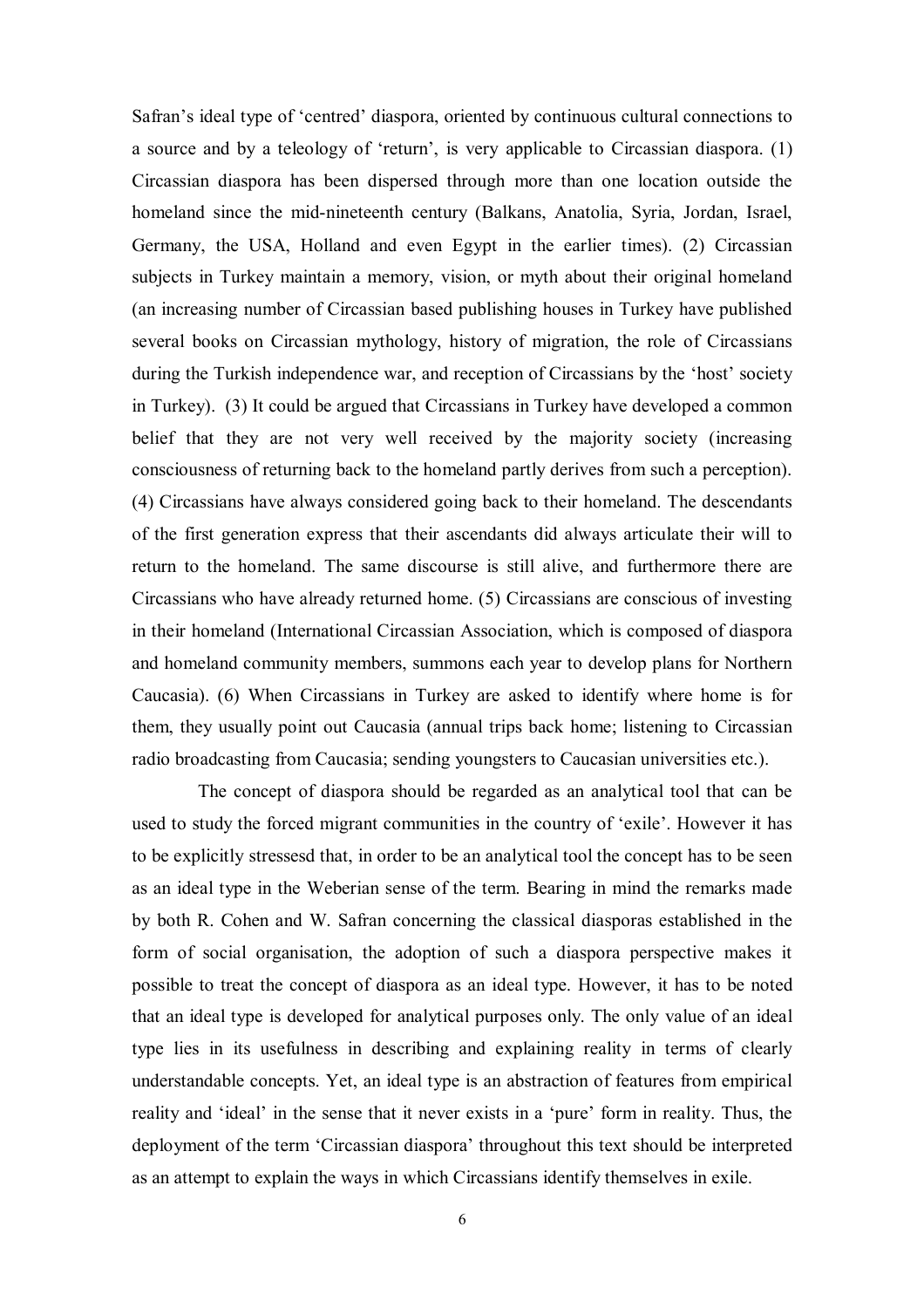#### **Globalisation**

The second key term that this article will incorporate is globalisation, which appears here as an individual consciousness of the global situation (Robertson, 1992). The construction of contemporary diasporic consciousness does not merely depend upon the rigid incorporation regimes of the countries of settlement; it also owes a lot to the processes of globalisation. The wide networks of communication and transportation between Turkish-Circassians and Caucasia, for instance, play a crucial role in the formation and maintenance of a diasporic identity among the Circassian population in Turkey. The modern circuitry connects diasporic subjects both to homeland and to the rest of the world. This is why it becomes much easier for them to live on 'both banks of the river' at the same time, both in diaspora and homeland.

This research also suggests that modern diasporic communities exemplify a growing stream of what Brecher *et al.* (1993) call '*globalisation from below*'. The constitutive entanglement implicit in '*globalisation from below'* has become a characteristic of modern diaspora networks. The expansion of economic, cultural and political networks between Turkish-Circassians and Caucasia, for instance, points to this growing stream.

The changing nature of space and time in the age of globalism facilitates the emergence of diasporic consciousness. Globalisation emerging as the rise of communications, transportation, migration, de-monopolisation of national legal systems, new international division of labour, and global culture, empowers minorities against the hegemony of nation-state, and breaks up conventional power relations between majority and minority. The modern "communicative circuitry has enabled dispersed populations to converse, interact and even symbolise significant elements of their social and cultural lives" (Gilroy, 1994: 211). For instance, scheduled flights from Istanbul and Trabzon to Krasnodar (Adygei Autonomous Republic), and scheduled ferryboats to Soçi and Sohum increase the interconnectedness between diaspora and homeland. Circassian radio programmes are easily received in Turkey by the Circassian diaspora. The recruitment of Caucasian folk dance trainers brought from the North Caucasus is also very common throughout the diaspora. On the other hand, sending students across the water for the purposes of language learning and university education has become another common practice among the Turkish-Circassians. The official publication of the International Circassian Association is also widely spread out in Turkey by the Circassian ethnic associations. These instruments connecting the diaspora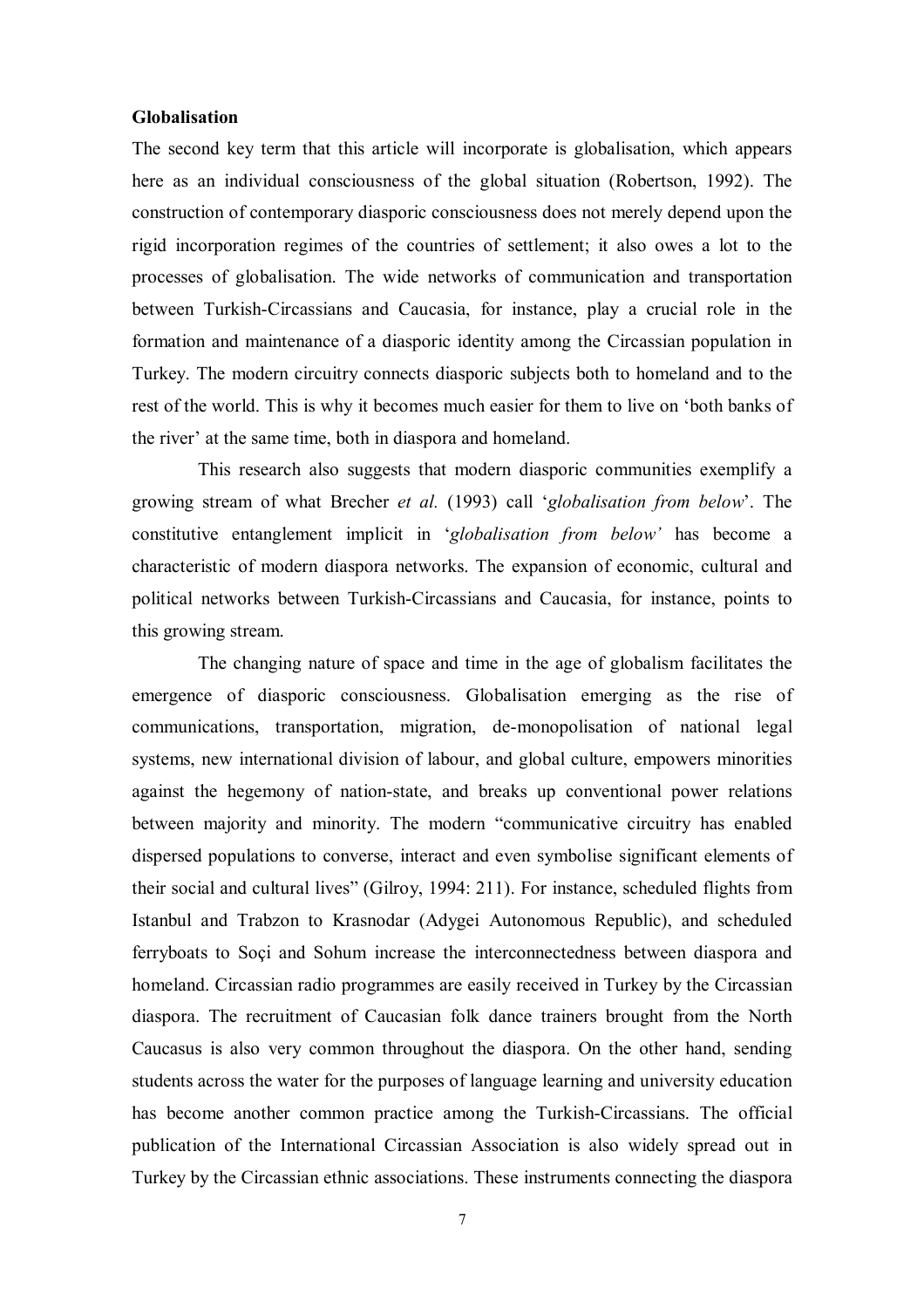with the homeland contribute to the formation of a diasporic Circassian identity as well as to the construction of a '*globalisation from below'* movement.

These changes in the global networks have played an important role in the making of diaspora consciousness. Diaspora consciousness seems to be supplementing a minority strategy by means of these global transformations. As Clifford (1994: 310- 311) rightfully states, transnational connections with the homeland, and/or other members of diaspora in various geographies break the binary relation of minority communities with majority societies as well as giving added weight to claims against an oppressive national hegemony.<sup>7</sup> Through the agency of these connections, diasporic subjects have the chance to create a home away from the homeland, a home which is surrounded by rhythms, sounds, figures and images of the homeland provided by radio, video cassettes, tapes, and by the local networks they developed in time. Especially the Circassian villages in Turkey provide such a cultural and spatial circuitry: architectural structure of the villages, disconnected houses with huge gardens, public forums in villages, very well preserved ecological structure, languages spoken, distinct folk dances performed, public courts established to sort out communal disputes, celebrated institution of hospitality, Zekes nights<sup>8</sup>, and Circassian cuisine.

The contemporary diaspora consciousness requires the idea of dwelling *here* in the country of residence and a connection *there* in the homeland. The diasporas in the current age are no longer immigrant communities; they are rather sojourners. Diasporic discourses, as Clifford (1994: 311) has stated, reflect the sense of being part of an ongoing transnational network that includes the homeland, not as something left behind, but as a place of attachment in a 'contrapuntal modernity'. Clifford borrows the term 'contrapuntal' from Edward Said who has used the term to characterise one of the positive aspects of conditions of exile:

...For an exile, habits of life, expression or activity in the new environment inevitably occurs against the memory of these things in another environment. Thus, both the new and the old environments are vivid, actual, occurring together contrapuntally (Quoted in Clifford, *ibid*.: 329)

The diasporic subject constructs his/her cultural identity in a dialogue between the past and the future, 'there' and 'here', local and global, and heritage and politics. The particular experiences of diaspora bring back the memories of the counterparts of those

l

 $<sup>7</sup>$  For further information on transnational connections see Hannerz (1996).</sup>

<sup>&</sup>lt;sup>8</sup> Zekes literally means gatherings, which usually last until the early morning hours with games, music, dances and courtship (Ertem, 2000: 328-335).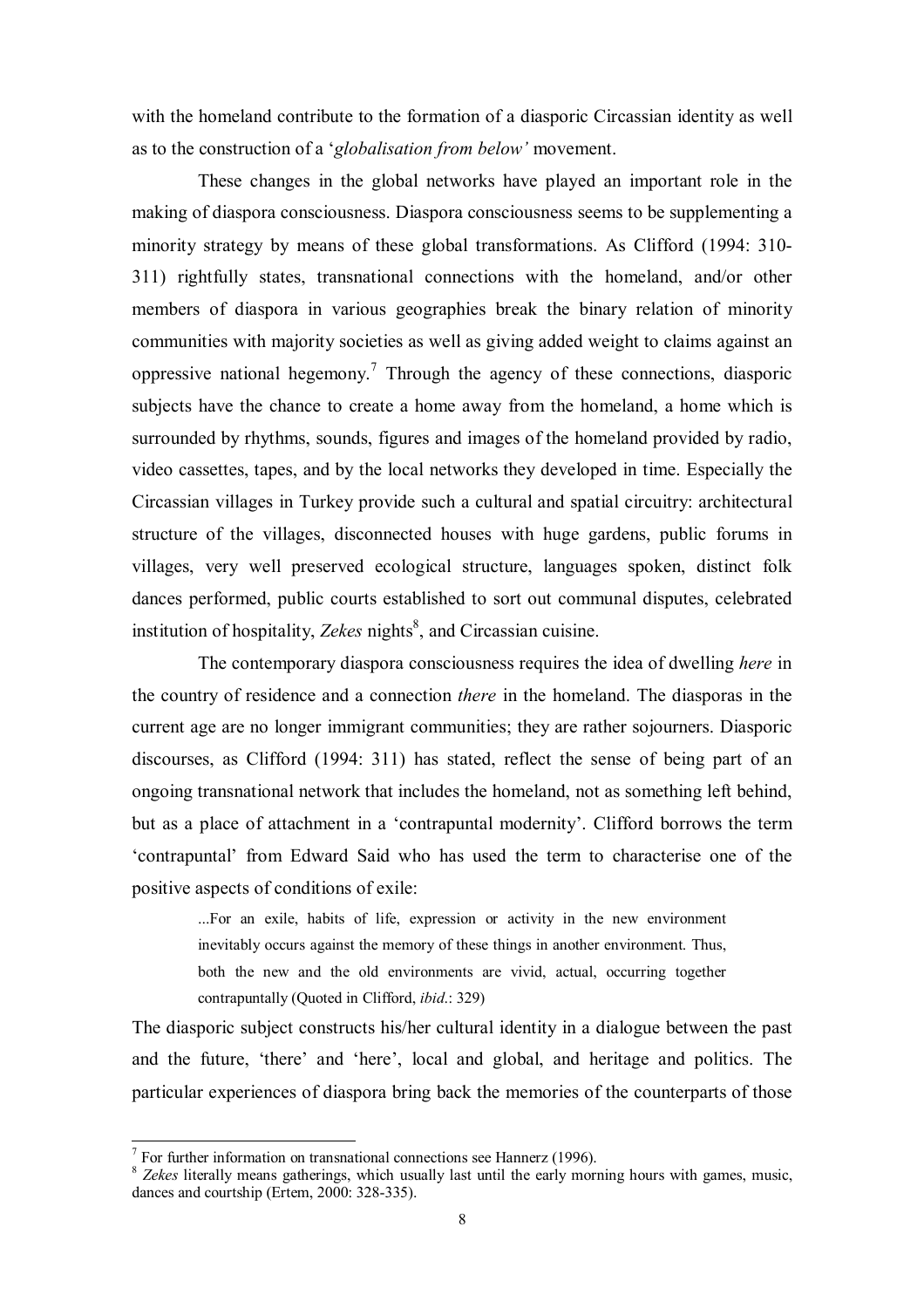experiences that were once undertaken in the homeland. Memorising those experiences, on the one hand, reinforces the habits of life; on the other, it reminds the diasporic subject of the condition of dispersal or diaspora. There are some social practices that remind the Circassian diaspora of the condition of diaspora: the preference for those lands that are identical to the lands left behind in the homeland; transmission of the stories of migration from one generation to the other; construction of a homogenous majority as the constitutive 'other' (Turks); and celebration of 'authentic' Circassian folklore (recently dance instructors are being recruited from Caucasia to Turkey).

Contemporary diaspora discourses are developed on two paramount dimensions: *universalism* and *particularism*. The universalist axis refers us to the model of diasporic transnationalism, in the form of 'third space' (Bhabha, 1990), or 'process of heterogenesis' (Guattari, 1989), or 'third culture' (Featherstone, 1990). The universalist dimension, which contains the use of all aspects of globalism and transationalism, refers to diasporic consciousness constituting a post-national identity. Members of postnational diasporic communities can escape the power of nation-state to reinforce their sense of collective identity. In this new space it is possible to evade the politics of polarity and emerge as 'the others of our selves' (Bhabha, 1988: 22). This is the cultural space where the quest for knowing and othering the `Other` becomes irrelevant, and cultures merge together in a way that leads to the construction of syncretic cultural forms.

On the other hand, the particularist axis presents the model of cultural essentialism, or diasporic nationalism. The process of home-seeking, as Clifford offers, might result with the existence of a kind of diaspora nationalism, which is, in itself, critical to the majority nationalism, and an anti-nationalist nationalism (Clifford, 1994: 307). The nature of diaspora nationalism is cultural, which is based on alienation, and celebration of the past and authenticity. The resurgence of cultural diasporic nationalism, in the first place, derives from political, social, economic and cultural constraints and restrictions of the 'host' country. For migrants as well as for anybody else, fear of the present leads to mystification of the past (Berger, 1972: 11) in a way that constructs 'imaginary homelands' as Salman Rushdie (1991: 9) has pointed out in his work *Imaginary Homelands*:

It is my present that is foreign, and... the past is home, albeit a lost home in a lost city in the mists of lost time... [Thus,], we will, in short, create fictions, not actual cities or villages, but invisible ones, imaginary homelands.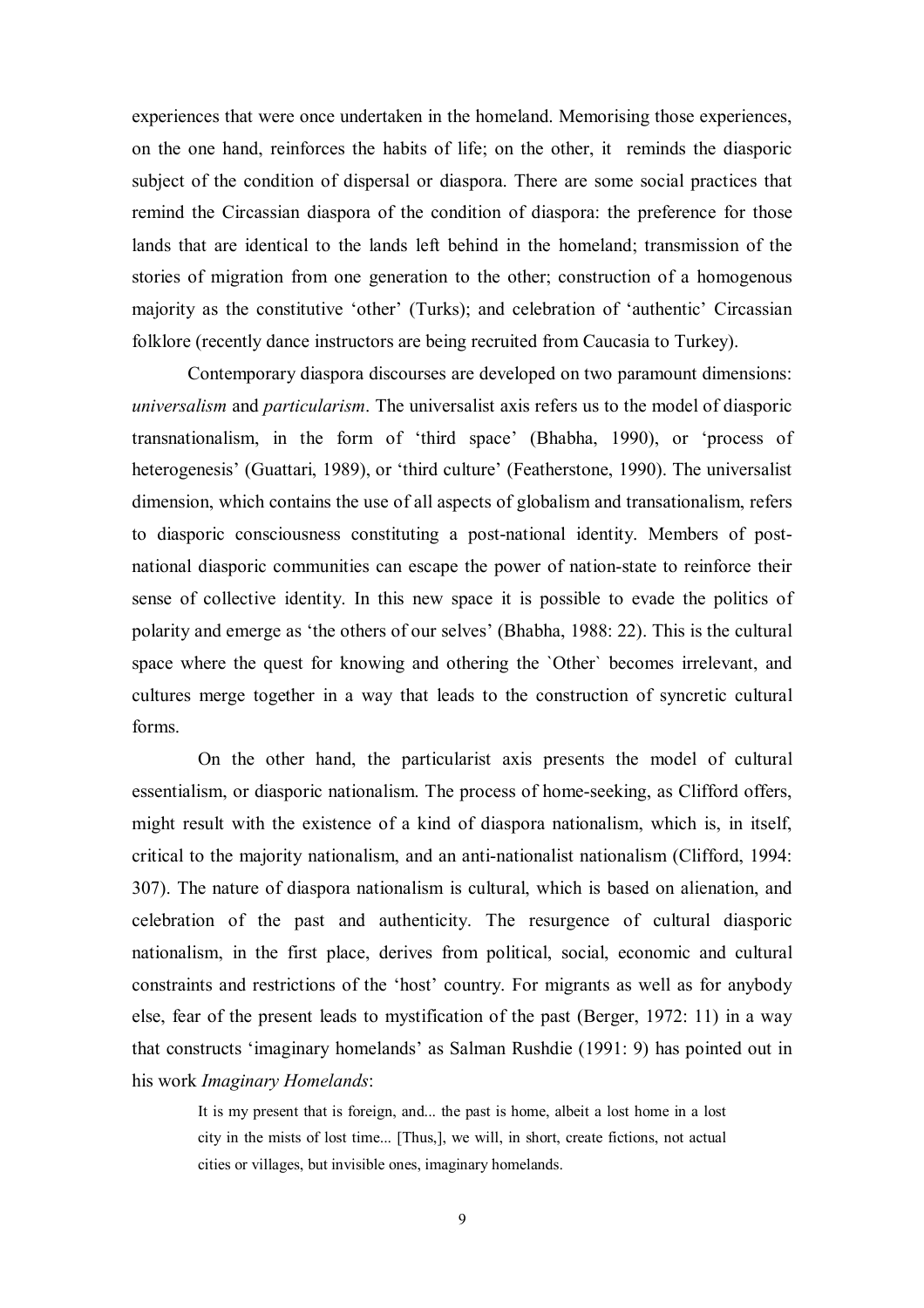As Clifford rightly states, those migrant and/or minority groups who are alienated by the system, and swept up in a destiny dominated by the capitalist West, no longer invent local futures. What is different about them remains tied to traditional pasts (Clifford, 1988: 5). Remaking the past, recovering the past, or developing a culturalist discourse serves at least a dual purpose for diasporic communities. Firstly, it is a way of coming to terms with the present without being seen to criticise the existing status quo. The 'glorious' past is, here, handled by diasporic subject as a strategic tool absorbing the destructiveness of the present, which is defined with exclusion, structural outsiderism, poverty, and institutional discrimination. Secondly, it also helps to recuperate a sense of the self not dependent on criteria handed down by others - the past is what the diasporic subjects can claim as their own (Ganguly, 1992: 40).

The concept of diaspora is used within several academic traditions. Contemplating the modern diasporic situations as the unsurprising feature of globalisation (particularly involving the advance of telecommunications and the ease of travel), Vertovec (1997, 1996b) states that there are three different approaches to the notion of modern diaspora, put forward by contemporary scholars. In sum, the first standpoint regards diaspora as a *social organisation* (Boyarin and Boyarin, 1993; Safran, 1991, Van Hear 1998; Cohen, 1997; Wahlbeck 1999). Diaspora as a social form refers to the transnational communities whose social, economic and political networks cross the borders of nation-states. The second approach conceives diaspora as a *type of consciousness*, which emerges by means of transnational networks (Clifford, 1994, 1992; Hall, 1994, 1991; Bhabha, 1990; Gilroy, 1993, 1987; Vertovec, 1997, 1996b). This approach departs from W. E. B. Du Bois' notion of 'double consciousness', and refers to individuals' awareness of being simultaneously 'home away from home' or 'here and there'. And the last but not the least, is the understanding, which regards diaspora as a *mode of cultural construction and expression* (Gilroy, 1987, 1993, 1994; Hall, 1994). This approach emphasises the flow of constructed styles and identities among diasporic people. A fourth approach may be added up to Vertovec's classification, i.e., an approach emphasizing the political dimension of contemporary diasporas (Scheffer 1986, 1995). This approach particularly addresses the importance of political relations between diaspora, homeland and country of settlement.

Contemplating contemporary diasporic situations as the unsurprising feature of globalisation (particularly involving the advance of telecommunications and the ease of travel), Vertovec (1997) states that there are three different approaches to the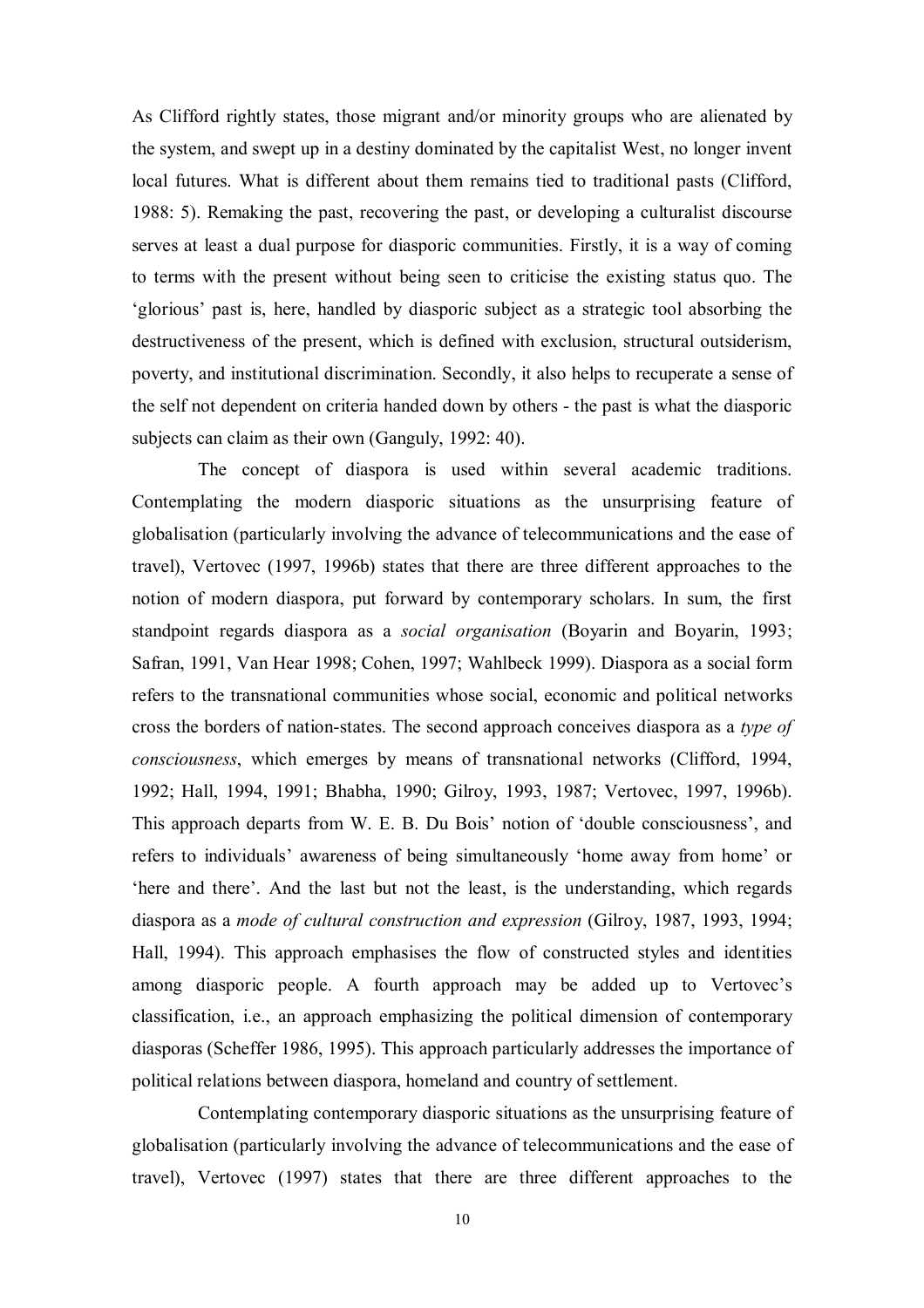contemporary notion of diaspora, put forward by contemporary scholars. In sum, the first standpoint regards diaspora as a *social form* (Boyarin and Boyarin, 1993; Safran, 1991; Van Hear 1998; Cohen, 1997; Wahlbeck 1999). Diaspora as a social form refers to transnational communities whose social, economic and political networks cross the borders of nation-states. The second approach conceives diaspora as a *type of consciousness,* which emerges by means of transnational networks (Clifford, 1994, 1992; Hall, 1994, 1991; Bhabha, 1990; Gilroy, 1993, 1987; Cohen, 1997; Vertovec, 1997). This approach springs from W. E. B. Du Bois' notion of 'double consciousness', and refers to individuals' awareness of being simultaneously 'home away from home' or 'here and there'. And the last but not the least, is the understanding, which regards diaspora as a *mode of cultural construction and expression* (Gilroy, 1987, 1993, 1994; Hall, 1994). This approach emphasises the flow of constructed styles and identities among diasporic people. Thus, these models will be beneficial to develop a general framework of the processes in which Circassian diasporic subjects produce, reproduce and articulate their identities. In doing so, Circassian diasporic communities can be explored in terms of social forms, double consciousness and cultural construction and articulation they construct. Nevertheless, this work will primarily follow the footsteps of the second approach, that is to say elaborating the Circassian diaspora with regard to the construction and articulation of diasporic consciousness.

# **Circassian Population in Turkey**

l

Being subject to forced migration from the north Caucasus; having been settled in separate geographies; being both excluded and included in the process of nation-state building by the political and military elite of the  $1920s<sup>9</sup>$  (there were both republican and royalist Circassians); being subject to the assimilationist Turkish Republican policies after 1920s; banning the use of mother tongue and of the Circassian names by the Turkish Republic; and many other exclusionist policies have eventually shaped the ways in which Circassians developed their identities. To survive in Anatolia, former generations preferred to assimilate to the mainstream political culture in Turkey, which was dominated by homogeneity, Sunni Islam and Turkishness. This choice has partly

<sup>&</sup>lt;sup>9</sup> During the foundation years of the Turkish Republic, there were both royalist and republican Circassian groups in Anatolia. The Royalists highly concentrated around the southern districts of Marmara region. The reason why Abkhaz groups in the region still have a concrete Abkhazian identity is partly due to their historically defined peculiarities, which set them apart from their kins living outside the region. Having a rather Royalist and religious identity in the past and composing a homogenous Abkhazian population in the region these groups do not identify temselves as 'Circassian'. Their primary identity is Abkhazian as opposed to the other Abkhaz groups that I encountered in Samsun, Amasya, Çorum and Kayseri.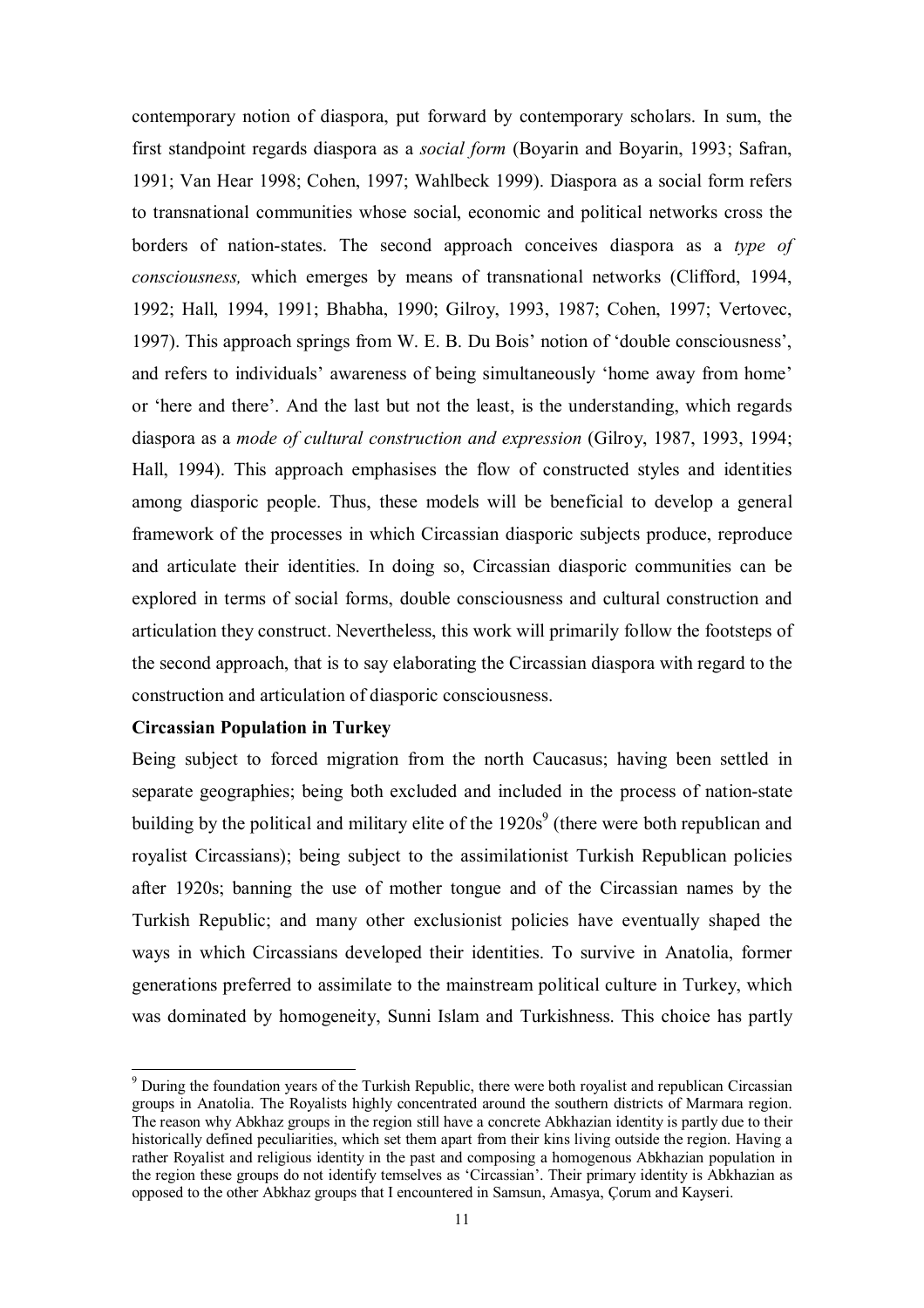led to the emergence of a general conflict between the Circassians and other non-Turks such as Kurds and Alevis (although Alevis in Turkey are mostly of Turkish origin in terms of their ethnicity, it is still publicly believed that they are mostly Kurdish). Furthermore, Circassians have been usually presented by the political elite and professional intellectuals as a part of Turkish heritage, or as some relative Turkish tribes. Thus, their state of being different has been hitherto denied. In what follows, some informative data shall be provided in order to expose the rationale behind the Circassian existence in Turkey since the beginning of their exile experience in the second half of the  $19<sup>th</sup>$  century.

Although there are not official figures, it is said that there are approximately 2 – 2.5 million of Circassians in Turkey (some even give exaggerated numbers such as 5 to 7 million). As known, once the Russian expansion started in Northern Caucasus in the early  $19<sup>th</sup>$  century. Circassians had to find a refuge to save themselves from the Russian attrocities. Being the gateway to the resources of Transcaucasia and springboard to the Middle East, Northern Caucasian lands greatly attracted the Russian state that was eager to establish a great Asiatic empire including the fertile settled heartland of old Turkistan in Central Asia. The peoples of the north Caucasus performed a desperate struggle against the Russians with insignificant external support. Pacification of the region occurred only after overwhelming force was used in a model effort following the humiliations of the Crimean War (1856), and after the capture of the leader of the greatly weakened *Murid* movement, Imam Shamil (1859).

The eventual result of the Russian success in the region was a series of refugee waves in the third quarter of the nineteenth century, by boats, carts and foot, from North Caucasia to the Ottoman Empire. The Circassians considered Istanbul, which was the centre of the Muslim world then, to be the safest place to ask for refuge. This is how thousands of Circassians began to flee to the Ottoman Empire. The refugees arrived in waves between 1860-64/65 and, again, following the Russian-Turkish war of 1877-78. The number of refugees is a matter of contention with figures ranging from 500,000 to 2 million (Berkok, 1958; Karpat, 1985, 1990).

The Ottoman government faced immediate problems in integrating her new subjects as well as the Crimean Tatars and Nogai who preceded them and the Muslims from the Balkans who followed. Nevertheless these newcomers constituted a principal human capital for a country that had been ravaged in successive wars, economically impoverished, and increasingly overwhelmed by the separatist movements in the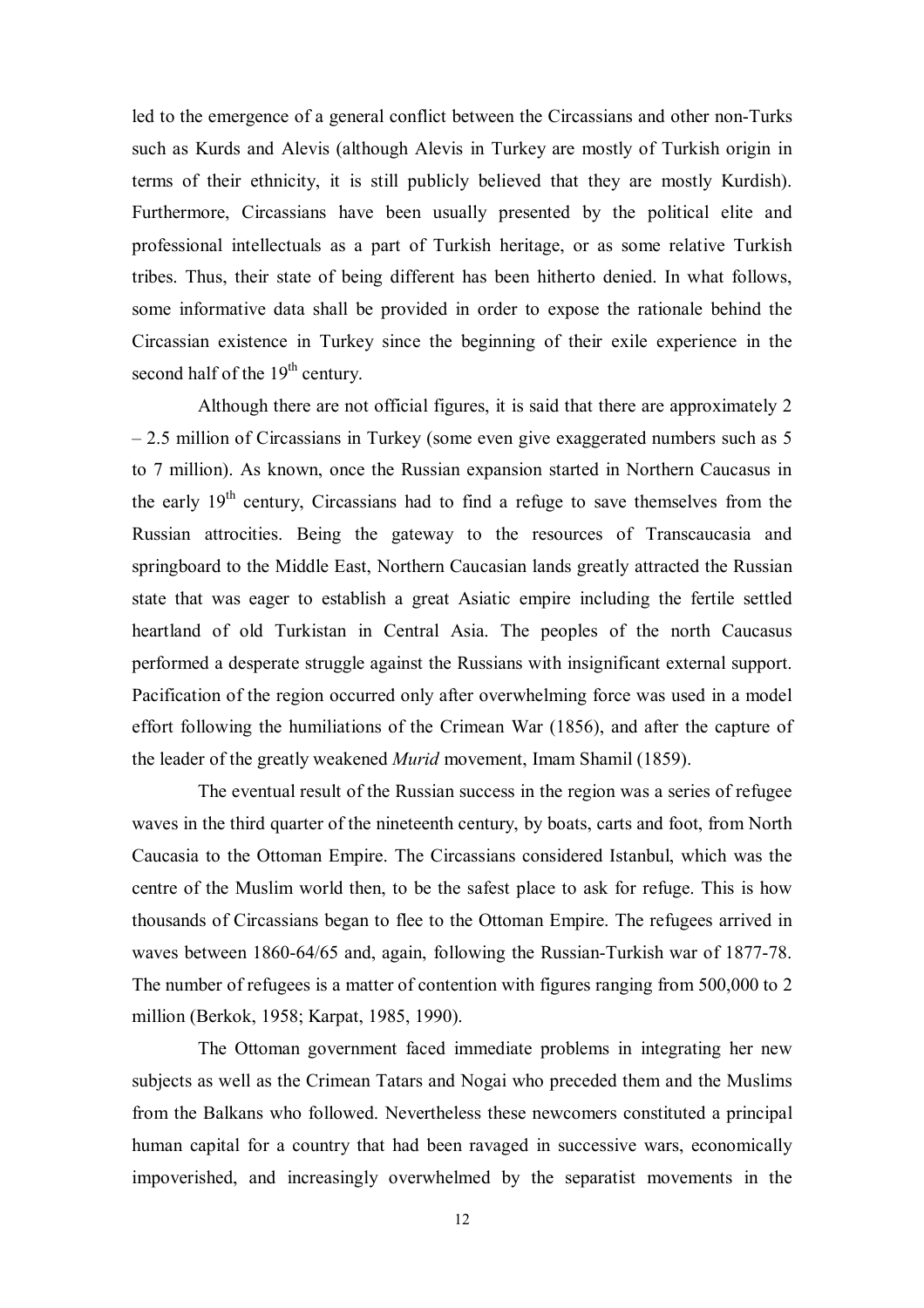Balkans, the Middle East and the southeast Anatolia. The new human capital primarily served the Ottoman government in two ways: as a manpower source for the Ottoman army, and as a buffer against the separatist powers in the country. The Ottoman government accommodated the refugees in some very particular places where there had already been centrifugal forces in opposition to the centre such as the Kurdish, Balkan and Arab nationalists. Therefore, the Circassians were at first considered by the Ottoman political elite to be a kind of balancing instrument and a new stock of military potential for the future of the Empire. They were often used as security detachments and pioneers in remote and uncontrollable areas (Dündar, 2001: 130-134). As a reliable, countervailing force used to interdict and discipline Kurds, Turkmen, Druze, Bedouin and other nomads, they were an asset to the Empire from a demographic and military standpoint.

One of the main earlier destinations for the Circassian diaspora was Rumeli. The refugees joined the Crimean Tatars and Nogai who had previously been settled there. The region was economically prosperous and had strategic importance for the Ottomans. As Russia was overwhelmingly propagating Pan-Slavism in the region, security issues gained a vital importance for the Ottoman government. The Circassians were settled in Constance, Varna, Sofia, Pristina, Kosovo, Plevne and surrounding regions (Pinson, 1972). Yet, after the Russian-Turkish war of 1877-78 was lost, most of the Circassians remigrated from Rumeli to Anatolia (mostly to the southern Marmara region) and to the Middle East (mostly to the Golan Heights). Recently, some of the remnants of the Circassian diaspora in the Balkans (80 households in Kosovo) have been moved to the Adygei Autonomous Republic in the Russian Federation (Atalay, 2001). Nevertheless there are still some Circassians left in the ex-Yugoslavian territories.

Circassian migration to the Middle East gained acceleration when there was no land left in Anatolia and Rumeli for settlement. First Circassian settlement in the region dates back to 1871. These migrants were accommodated in Aleppo and the province of Damascus; subsequently, the newcomers were located around the Golan Heights and Amman. Nevertheless, many of the migrants asked the Ottoman government to be sent back either to western Anatolia or to Rumeli due to the inconvenient land and climate conditions. Although some of the migrants were sent back to places they wished for, the settlement of Circassians in the region was carried on. The numbers increased especially after the Russian-Turkish war of 1877-78, arriving in two major groups. One group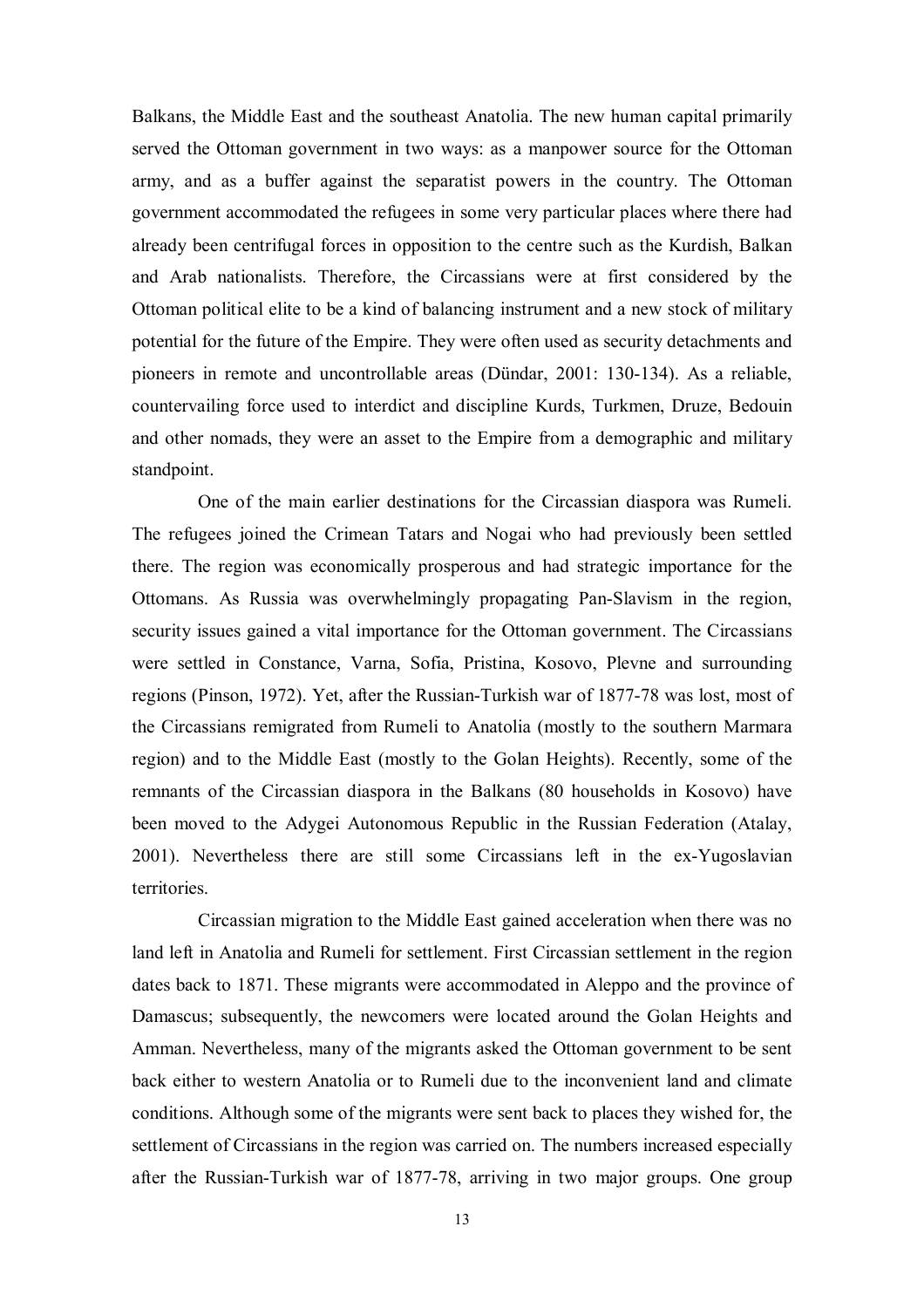came by boat to Turkey's Black Sea ports before coming overland to Syria with a stopover in Kayseri (Uzunyayla). The other group was withdrawn from Rumeli due to the on-going war. Recently, there are approximately 60,000 Circassians in Jordan (mostly Shapsugh, Chechen, and Kabardian), 40,000 in Syria (mostly Abzekh, Kabardian and Abkhaz), and 3,000 in Israel (mostly Shapsugh and Akbhaz). The Circassian population in Jordan enjoy essentially a privileged position having long been closely connected to the Crown, whereas Syrian-Circassians have had to cope with oppressive Arab nationalism and the Baath regime. Yet, the Circassians in Israel are also quite privileged in the sense that they could enjoy their culture as freely as possible, and also that Adygei language is the language of instruction after the sixth grade in primary school.

Circassians migrating to Turkey were predominantly settled in central Anatolia, composing a vertical belt between Samsun (middle Black Sea coasts in the north) and Reyhanli-Hatay (Syrian border in the south). There are also various pockets around southern Marmara and eastern Black Sea regions. The Circasian diaspora in Turkey is not homogenous, it is rather composed of various tribes (Abkhaz, Shapsugh, Kabardian, Ubikh, Abzekh, Chechen etc.) who speak different dialects and have diversified cultural identities. Although there is a strong ethnic bonding between these tribes *vis-a-vis* the majority society, which they stereotypically name Turkish, there are also strong inter-ethnic boundaries amongst themselves – a point to which I will come back shortly.

#### **Cultural Reification in Circassian Diaspora**

In the summer of the year 2001, I conducted a field research with a Circassian-origin student of mine in the central Black Sea region, Samsun, Çorum, Amasya and Tokat and their surrounding villages. These districts are the most densely populated areas by Circassians. However, Circassian communities around Samsun, Çorum and Amasya habitate in long-distance spread-out villages and neighbourhoods. Following the first part of the research, I conducted the second part of the fieldwork with another Circassian origin student of mine in Kayseri, Uzun Yayla (Long Plateau), Kahramanmaras and Hatay, each of which poses a very different picture compared to the former districts with regard to the density of population. For instance, the Circassians constitute the majority (mostly Kabardian) in Uzun Yayla with non-Circassian Turkish nomads, Yoruks, living in the surrounding villages. That is why, cultural and ethnic identities constructed and articulated by the Circassians in Kayseri differ from those formed and articulated in the other regions.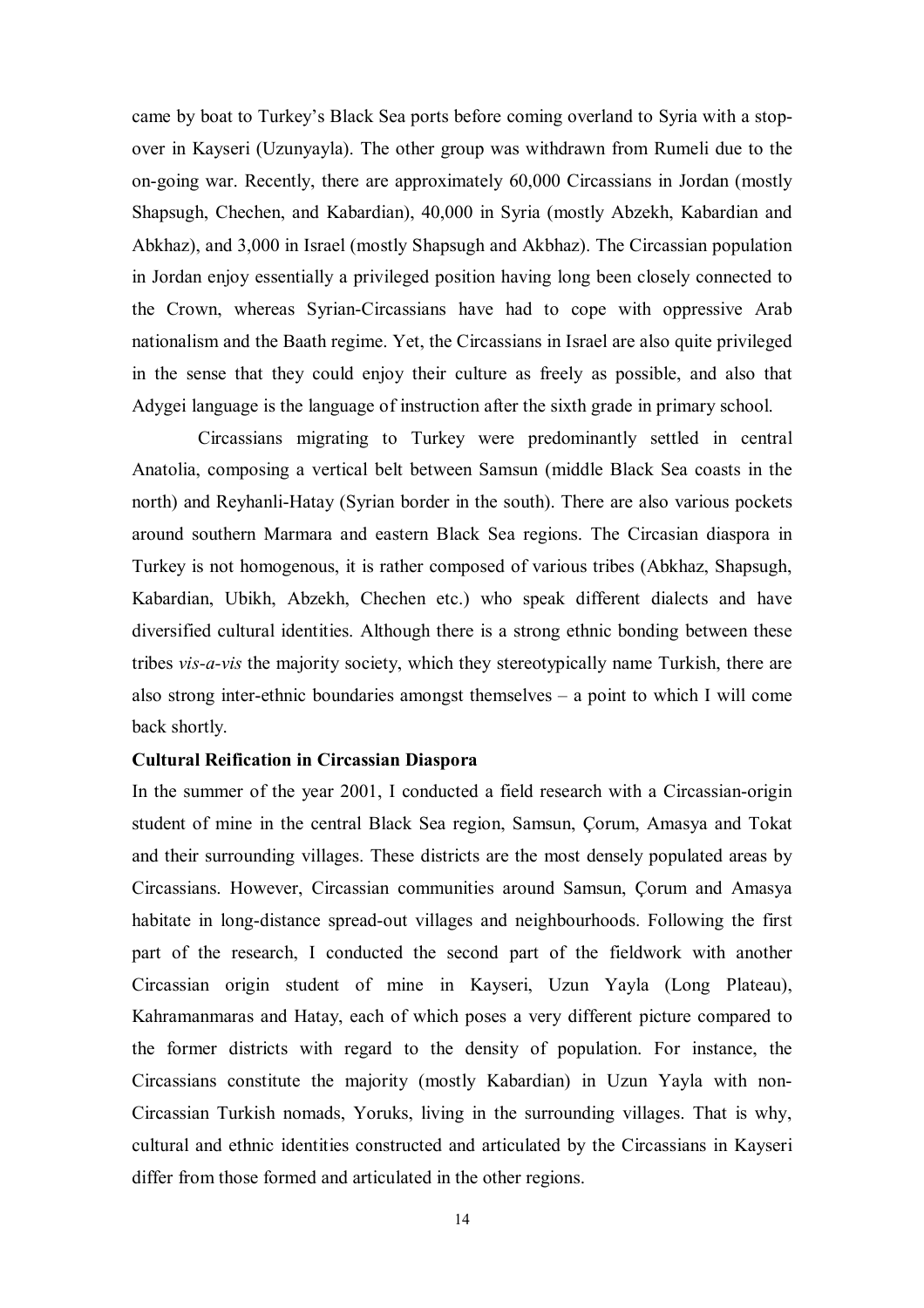What is striking with the locations of settlements of Circassian diasporic groups is that they preferred to settle down in places, which then resembled those lands left behind in the homeland. Those who left their villages, for instance, by river in the homeland, found a new place by another river in diaspora; or those who used to live in the outskirts of a green mountain found a new home in a similar geography in diaspora. It is not only the selection of the place to settle down, which displays the commitment of the Circassians to construct a diasporic home, or space, away from the homeland, but also the way they reified their culture poses the same tendency.

According to the figures given by P.A. Andrews (1992) there are around 900 Circassian villages in Turkey. This estimated number should actually increase because he did not include some of villages in eastern and southeastern Anatolia. There are also great numbers in big cities such as Istanbul, Ankara and Samsun. During the fieldwork that I have recently conducted throughout the vertical belt between Samsun and Reyhanli-Hatay, and in Istanbul and western Black Sea regions (Adapazarı and Duzce), I have come across the fact that most of the Circassian villages are still alive, but there have been strong waves of migration throughout the last two decades. However, these villages are still very well preserved by permanent inhabitants and seasonal returnees.

What is striking with these villages is that the understanding of public space and private space is very different from that of majority Sunni Turkish villages. Unlike the Sunni Turkish villages, Circassians build up their houses in a certain distance to each other. There is usually no concern for secrecy among Circassians as there is no tradition of *kaç-göç* (the practice of women covering their faces in the presence of men). Circassian villages, in this sense, provide us with an illustrative example to refer to the fact that secrecy is actually a concern in places where there is no secrecy as such. Circassian villagers also possess a strong environmental consciousness. One could, for instance, easily figure out which villages belong to the Circassians in Anatolia: those that still have forests (e.g., Fakıhahmet village in Corum – a Central Anatolian town).

Living as a minority, often in territories dotted by concentrations of Circassian villages had its positive results as well as negative for the maintenance of identity. Enough people migrated, so that a real sense of community could emerge in the pockets they eventually settled. Overall, North Caucasians exhibited tribal unity in their new diaspora settings and a popular commitment to maintain their traditional culture. The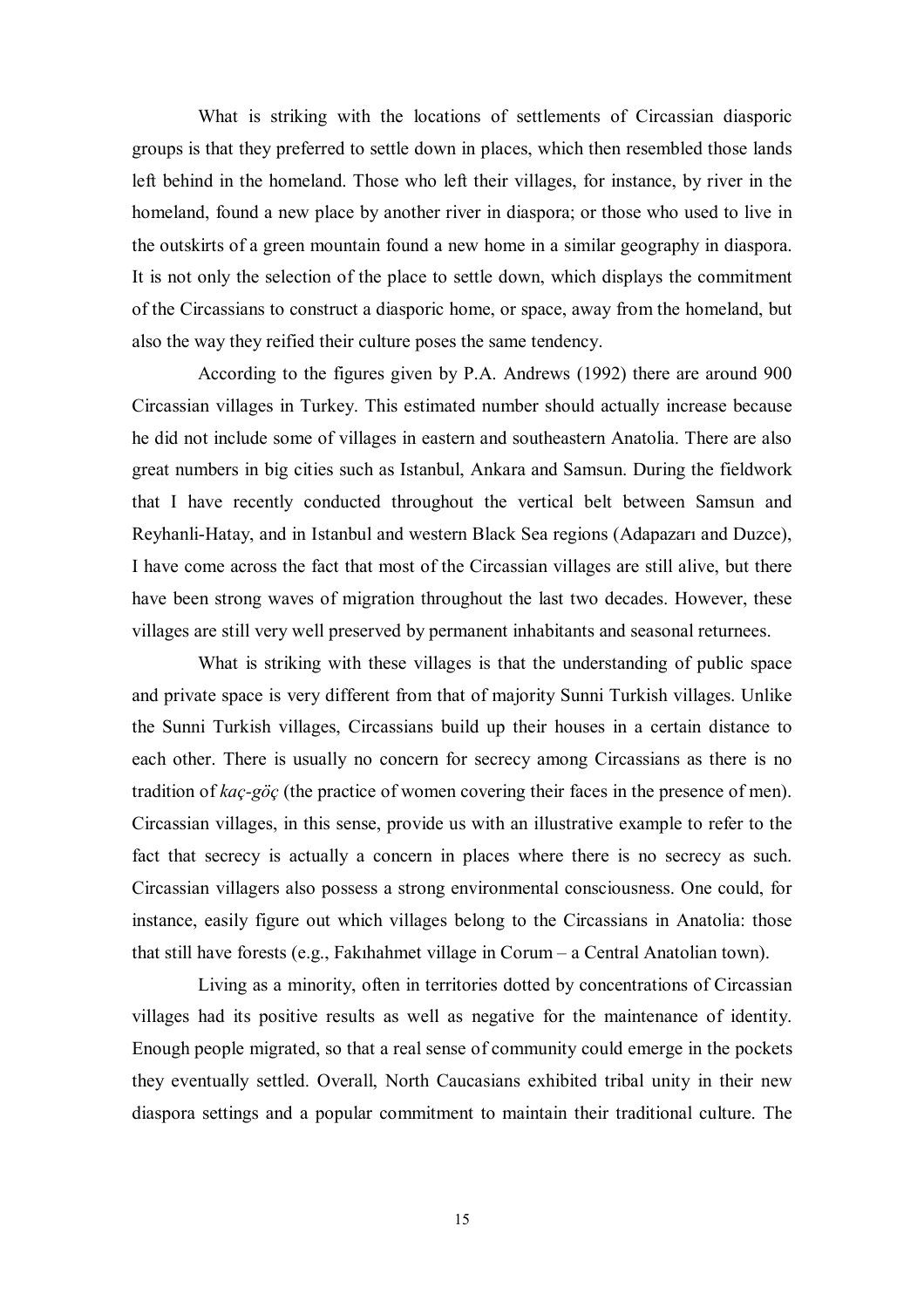maintenance of traditions such as *khabze*<sup>10</sup>, *haynape*<sup>11</sup>, *thamade*<sup>12</sup>, *Zekes*, *Kaşen*<sup>13</sup>, *Semerkho<sup>14</sup>*, *Istanbulako*15, folk dances, folk songs, cuisine and hospitality has a special significance in the process of constructing a symbolic home in diasporic space away from the homeland. These diasporic spaces provide the Circassians with a *symbolic wall* or *fortress* protecting them against misrepresentation, prejudices, exclusion and discrimination. Accordingly, the sense of being a member of a 'different' people with historical roots and destinies outside the time/space of the 'host' nation provides them with distinction and pride.

# **Stereotypes, Prejudices and Ethnic Relations**

The Circassian pride is, in general, overwhelmingly celebrated by Circassians *vis-à-vis* non-Circassian groups in Turkey. Turks are stereotypically called *Tlepagh* among the Circassians themselves. *Tlepagh* is a Circassian term, which means short, plump, fat, and dwarf. Turks are usually belittled and made fun of. The notion of Turk as it is used by Circassians is also very problematic. What is meant by 'Turk' is generally non-Circassian. The notion of 'Turk' is considered to be homogeneous, whereas it may, in fact, connote various ethnic groups such as Sunni Turks, Yoruks, Turkmens, Turkish-Alevis, sometimes even Kurds. The way the term 'Turkish' is constructed by the Circassians indicates that Circassians in Turkey have come across various exclusionary acts throughout history.16

There are also strongly manifested stereotypes developed by especially Sunni-Turks for Circassians. Relatively more democratic gender relations within Circassian

 $10$  Khabze is a Circassian word which refers to rule, tradition and/or custom.

<sup>&</sup>lt;sup>11</sup> *Haynape* is a Circassian word which is used to refer to those unmannerly and disgraceful acts that are not ethically and religiously accepted by the community: not to stand up when someone comes into the room is haynape; or to interrupt an elder person speaking…

<sup>&</sup>lt;sup>12</sup> *Thamade* is a Circassian term which refers to the elder men in community, who deserve special respect for their age, wisdom and experience.

<sup>13</sup> *Kaşen*, or *psetluk*, refers to a young man who expresses his interest in a young woman. A *Kaşen* relationship does not necessarily result in marriage; nor does it entail an intimate relationship in the form of a boyfriend-girlfriend relationship. It is rather a verbal and emotional practice, which intimates flirtation by giving male competitiveness the upper hand in its implementation. For further information about the term see, Ertem (2000).

<sup>&</sup>lt;sup>14</sup> Semerkho refers to the gendered interactions, games, conversations and courtship in the form of joking or teasing. It is usually undertaken by unmarried men and women to expose one's interest, attraction and desire towards the other through ritualised acts.

<sup>15 &#</sup>x27;*Istanbulako'* or '*psishxo yicijj'* (crossing the Blacksea) has become a very popular form of music developed and vocalised by the people in exile. 'Istanbulako' refers to the act of crossing the Black Sea on the way to Istanbul, the mythical capital of the Islamic world from which the Circassians were expecting aid. This journey was vocalised with many melodies before and after the acte of jorney itself.

<sup>&</sup>lt;sup>16</sup> For instance, when Sultan Abdulaziz decided to accommodate the Kabardians in Uzunyayla (Kayseri), they encountered a strong resistance by the Turkmens who had previously settled there. The resistance resulted in many casualties among the Circassians. For further information see Habiçoğlu (1993: 167- 169).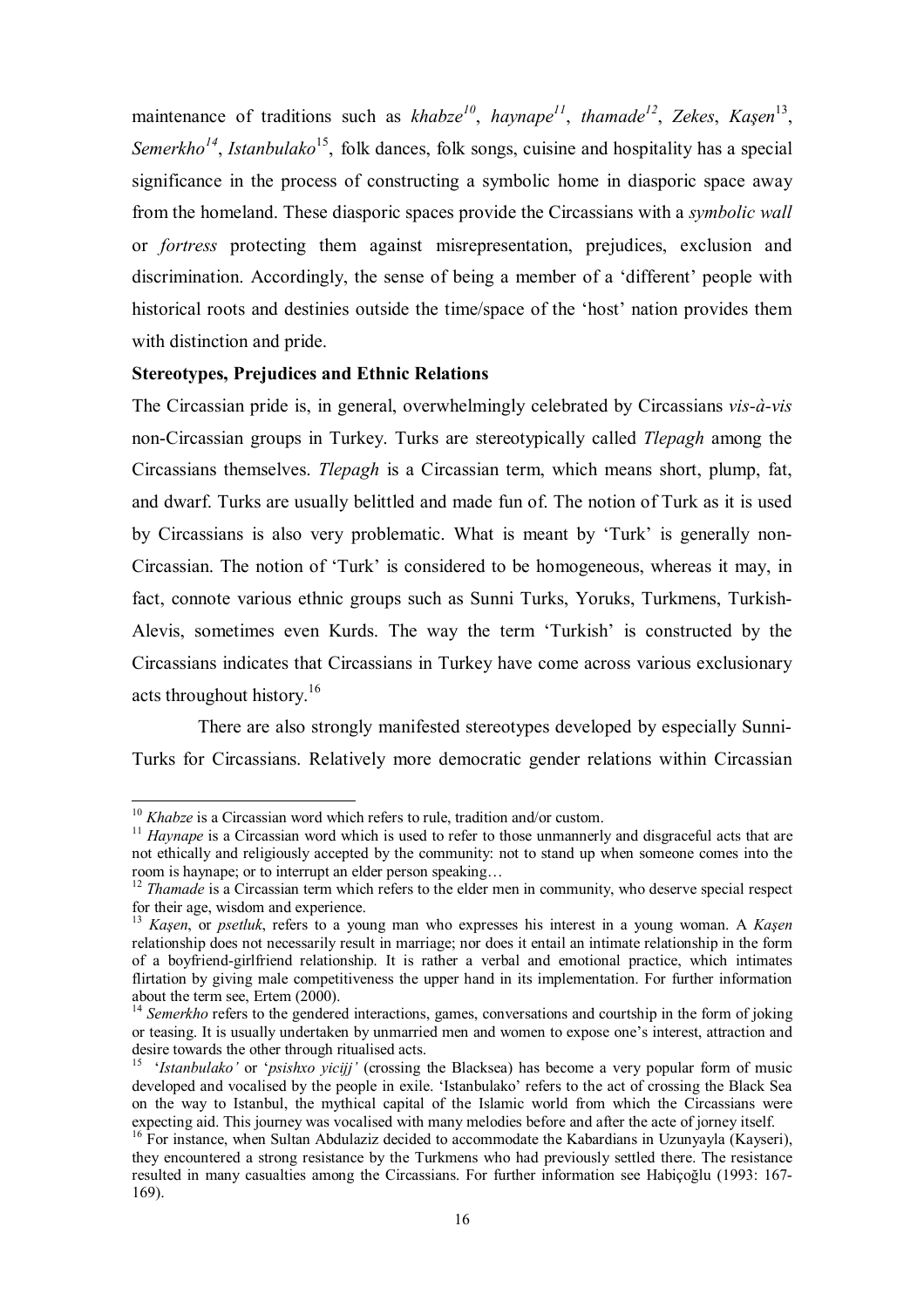population in rural space may prompt surrounding Sunni-Turks to develop certain stereotypes. These stereotypes mainly involve the common belief that Circassians commit sin and disgraceful acts among themselves. Another stereotype is the common belief that Circassians are thieves – a belief, which is more often referred to Abkhaz people. This stereotype has its roots in the beginning of the migration process, when Circassians had to break into the locals' properties due to the difficulties of adaptation to the new life in Anatolia.

There are also some stereotypes manufactured within diaspora. To illustrate this point, it is stereotypically believed by Circassians that 'Ubikhs are the ones who have the talent of good speaking and the reputation of gentleness' (most literate); 'Abzekhs beg the best' (religiously oriented); 'Shapsughs swear the worst' (most illiterate and mountainous people); 'Abkhaz people are religiously more tolerant'; and 'Kabardians are very much bound by their traditions' (most traditional and conservative people). The sources of these ethnic labels can be traced back to the life worlds of these tribes in Caucasus. These ethnic labels, as well as stereotypes and prejudices, derive from the ways in which cultural differences are socially constructed. The social organisation of cultural differences, which is shaped by ecological and demographic factors (Barth, 1969), corresponds to the construction of ethnic groups and boundaries.

Circassians in Turkey also display different characteristics regarding their relation to 'authentic' Circassian traditions, Islam and modernity. Circassian traditions are generally applied both in urban and rural space. *Haynape* (disgraceful), hospitality and respect are the three pillars of these traditions, and they are all carried out in diaspora context. Yet, their relation to Islam varies. In rural space, for instance, those villages, which are surrounded by Sunni Turkish villages, are more oriented towards religion. It is likely that Circassians habitating in these kinds of villages find it more reasonable to assimilate to the Sunni-Turkish way of living. This form of life requires them to practice Islam in public space as a survival strategy, and keep the constituents of Circassian culture in private space. Nevertheless, in some of the villages located in Carsamba, a district of Samsun (middle Black Sea region), this assimilation goes to the extent that performing Circassian folk dances is considered to be *haynape* (disgraceful) by Circassians themselves. In fact, almost all the Circassian tribes but Chechens embraced the Islamic religion almost three or four hundred years ago. Chechens adopted Islam almost one thousand years ago under the Iranian influence. That is why Chechens are renown as having deep-rooted Islamic sentiments. The difference of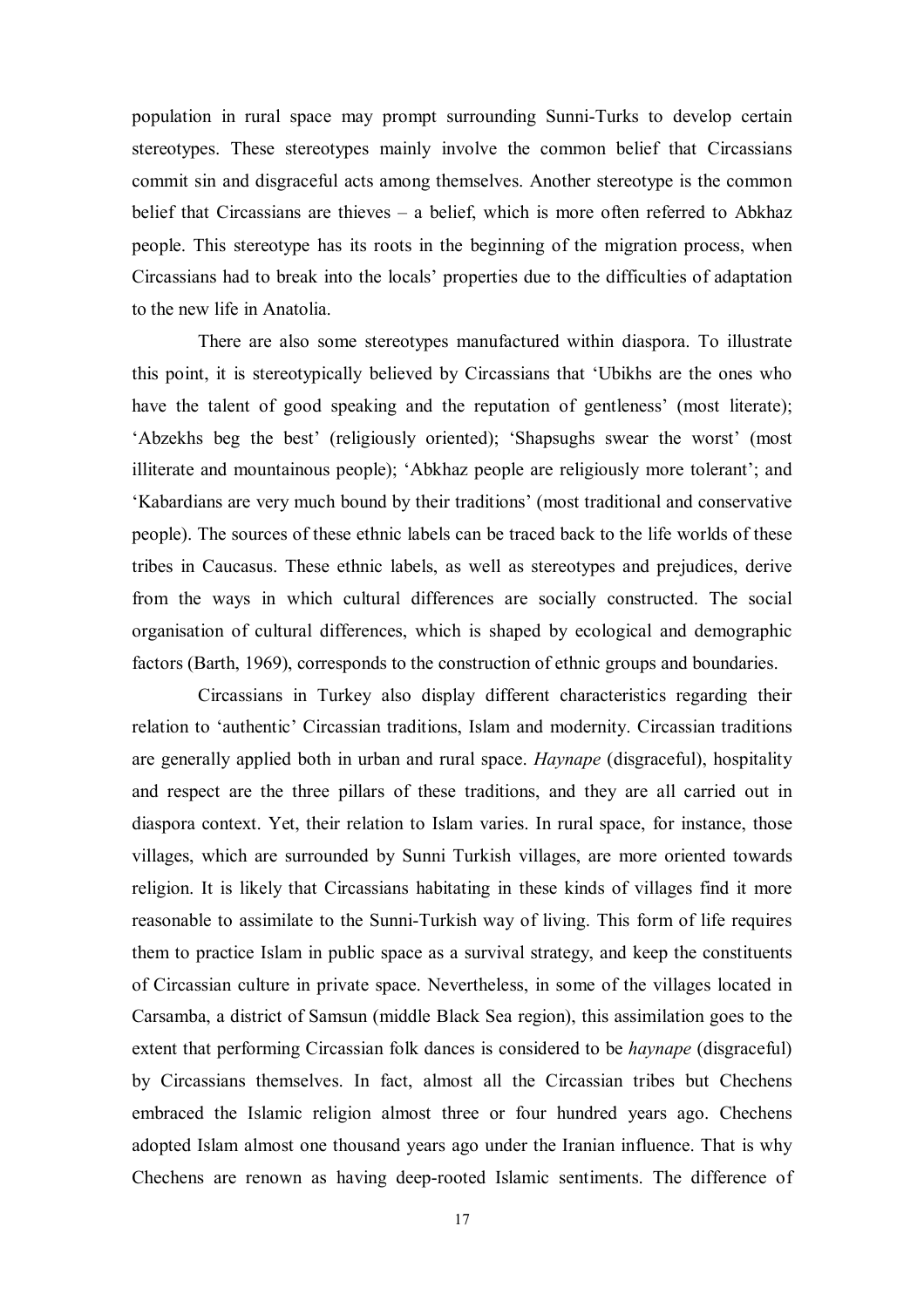religious orientation has lately led to the reinforcement of ethnic boundaries between Circassians and Chechens. Circassians, Adygei-speaking tribes, have become eager to express this religious difference as there is lately a lively discussion in Turkey concerning religious fundamentalism. Thus, it becomes rational for Adygei people to emphasise their distinction, which is not to have a fundamental Islamic orientation.

Nevertheless, there is a common denominator of Circassian tribes, that is their addiction to joy. Almost all the Circassians whom I interviewed stereotypically raised their excessive fondness towards enjoyment. Mostly, this common attitude is pointed out as the primary reason of the poverty of the Circassian diaspora in Turkey. Although this general remark made by diasporic subjects is phrased commonly without any material and objective reference, it has a certain value in itself. In fact, this statement calls our attention to the fact that Circassians have so far applied an anti-capitalist economic system. Unlike the Weberian thesis underlining the Protestant ethic as the main driving force behind the capitalist socio-economic system, Circassians have rather adopted another ethical model as their socio-economic system: *Potlatch system*. 17 While in the capitalist economic system, social wealth and welfare are based on work, investment, saving, and commodification of goods and services, the Potlatch system essentially rests on the idea of 'feeding', 'consuming' and hospitality. In the capitalist system, the source of power is money and material wealth, whereas in the Potlatch system it is the 'gift' which delivers legitimate power. What is taken in return of the gift is loyalty and power. A Circassian subject is expected to consume for his/her guests in accordance with his/her social status. This act of consuming for others is essentially patriarchal, and reproduces traditional power relations within Circassian communities.

All these intra- and inter-cultural differences as practiced by Circassians in Turkey contribute to the identification of individuals both as a fellow member of a tribe (such as Shapsugh, Abzekh, Ubikh, Kabardian, etc) and/or as a fellow member of Circassian diaspora. The social organisation of cultural differences refers to the construction of intra- and inter-ethnic boundaries. The dichotomisation of others as strangers, as members of another tribe and/or ethnic group, depicts a recognition of limitations on shared understandings, differences in criteria for judgment of value and performance (Barth, 1969: 15).

For many in the Circassian diaspora, the cultural baggage brought from home is an absolutely vital element in the negotiation of identity, but it comprises a renovated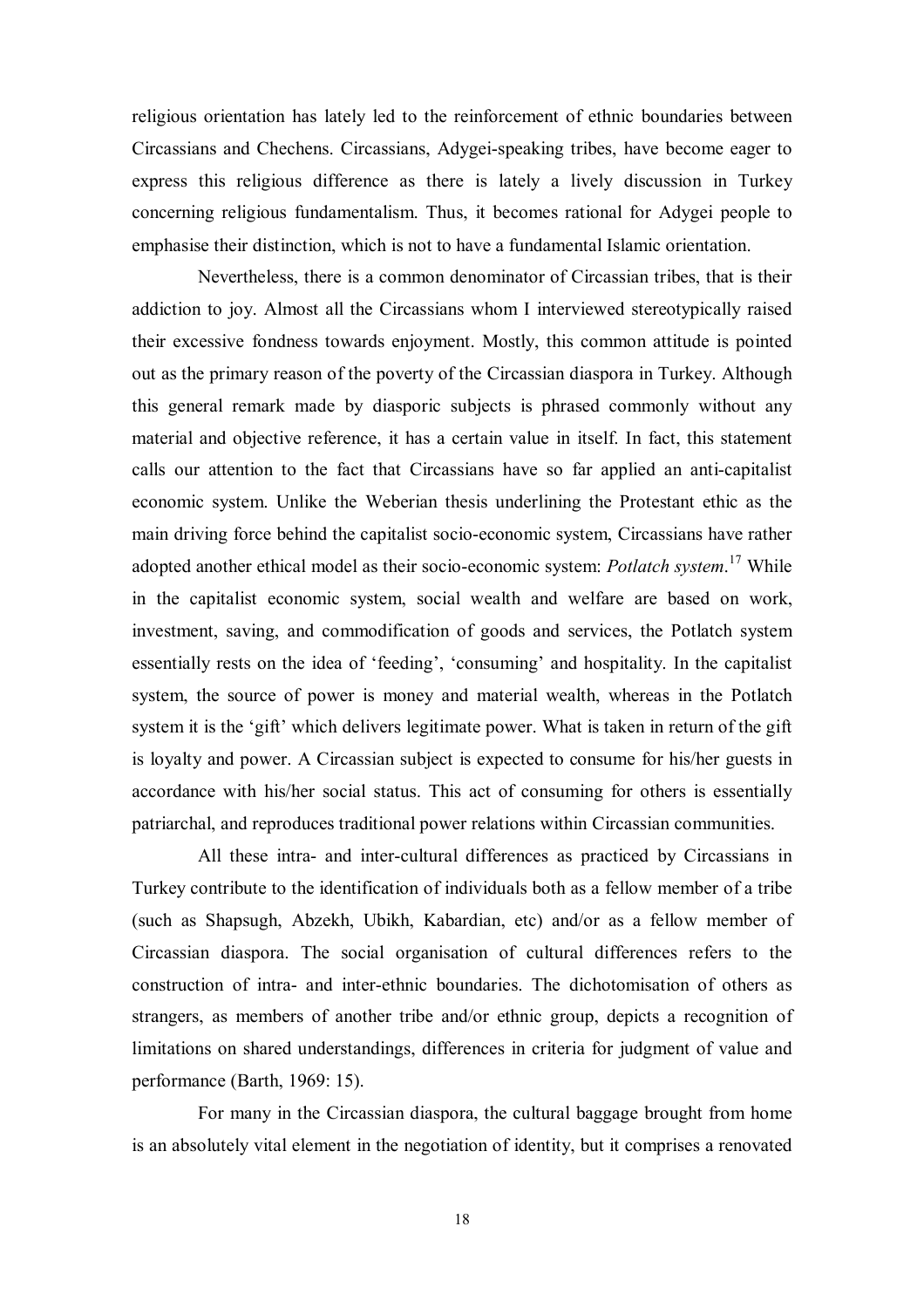set of practices and discourses, too. Reification of culture serves as a social strategy for diasporic individual. Representing pre-immigrant lifestyles as in their dressing styles and recollecting the hardships of the past as in their daily discourses, immigrants tend to justify their act of immigration as the right option. By reifying culture, maintaining preimmigrant social networks (*hemsehri*, fellowship) and familial connections, those immigrants attempt to adopt themselves in diasporic context where they find themselves alone and without the traditional support systems they were brought up with.

Culture is a continuous process of change, whereas it could be transformed into a heritage by migrants. In other words, for diasporic communities cultural processes become transformed into cultural heritage, that could be reified in order to enculturate young generations and to construct a cultural fortress of their own in relation to that of the majority society. Remaking, or recovering, the past and the culture serves at least a dual purpose for diasporic communities. Firstly, it is a way of coping with the conditions of the present without being very critical about the *status quo*. Secondly, it also helps to recuperate a sense of self not dependent on criteria handed down by others - the past is what diasporic subjects can claim as their own (Ganguly, 1992: 40). The quest for authenticity, in fact, springs from diasporic subjects' rationality and politicisation, but not from their parochialism. This depicts that culture remains to be a 'dimension of phenomena'18 even when it seems to be substantialised and reified by diasporic subjects.

### **Conclusion: A Community of Sentiments**

The journey of the Prince of Jordan as well as many other contemporary forms of representation initiated through the means of electronic capitalism contribute to the construction of a 'community of sentiments' amongst diasporic subjects who live across borders (Appadurai, 1997). Seeing these kinds of video-tapes and listening to Circassian folk songs, reading popular journals and/or magazines<sup>19</sup> preparing special issues about Circassians and their culture, and reading their own community journals or magazines<sup>20</sup>,

<sup>&</sup>lt;sup>17</sup> For *Potlatch* system see Marcel Mauss (1990).<br><sup>18</sup> For further information about culture as a dimension of phenomena and as a substance in diaspora see Arjun Appadurai (1997: 13).

<sup>&</sup>lt;sup>19</sup> *Tarih ve Toplum*, a monthly history journal, released a special issue in July 2000 with the title of *Kafkasya Dosyası* (Caucasian File, Volume 34, No. 199); *Atlas*, a popular monthly geography magazine, released a special issue on the Jordan-Circassians in August 2001 with the title of *Çölün Çerkesleri* (Circassians of the Desert, No. 101).

<sup>20</sup> Circassians have hitherto published many journals in Turkey. The first journal known is *Guaze* (Guide) published in Istanbul in 1911. Recently, the journal, *Nart*, has become widely distributed in Turkey. It is published by *Kaf-Der* (Caucasian Association) in Ankara. On the other hand, there are also a few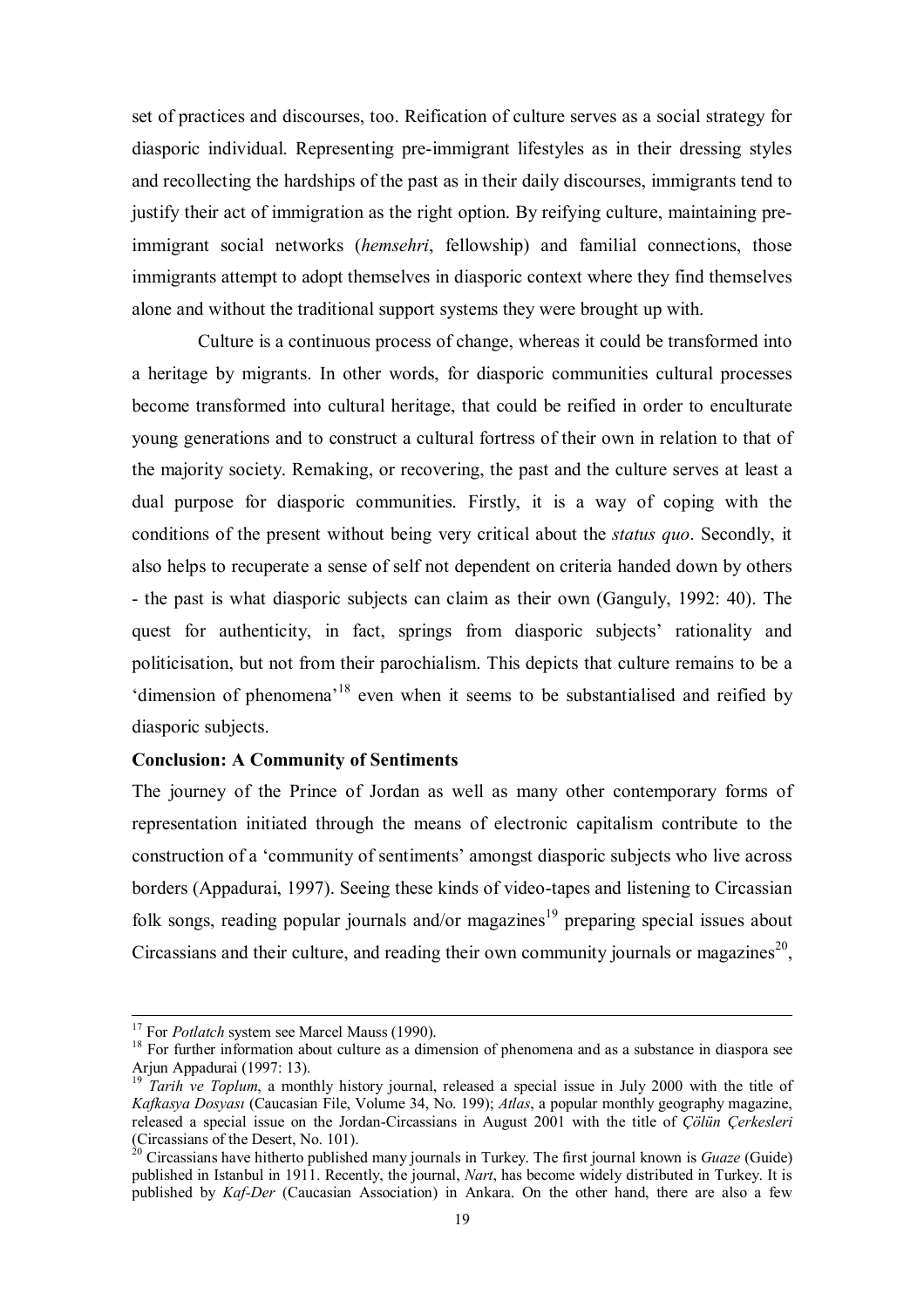almost each member of diaspora constructs a symbolic collectivity by which diasporic subjects experience an imaginary return to the homeland. These imagined communities or imaginary collectivities, which are formed by the modern means of communication, and which have become social practices (Appadurai, 1997) also resemble what Diane Crane calls 'invisible colleges' functioning as informal scientific institutions whereby individuals add more to their accumulation of knowledge.<sup>21</sup> Circassian associations as well as many other ethnic associations fit very well into the category of 'invisible colleges' where Circassians reproduce their cultural continuity in the urban space along with Circassian customs and traditions (*Adygekhabze*).

This work primarily suggests that the contemporary diasporic consciousness is built on two contradictory axes: *particularism* and *universalism*. The presence of this dichotomy derives from the unresolved historical dialogues that diasporic communities experience between continuity and disruption, essence and positionality, tradition and translation, homogeneity and difference, past and future, 'here' and 'there', 'roots' and 'routes', and local and global (cf., *interalia*, Clifford, Hall, Gilroy, Cohen and Vertovec). By the same token, it should also be stated that the particularist constituents of diaspora identities such as inheritance, tradition, religion and ethnicity are all deferred and altered in diaspora as spiritual, cultural and political metaphors. Hence, losing their essentialist nature, these particularist constituents are put into play by diasporic subject as key ingredients for a politics of identity. For instance, the idea of reification of culture among Circassians is, in fact, a counterculture of self-defence. Secondly, this article has claimed that diasporic spaces constructed by Circassians both in urban and rural places provide them with a *symbolic wall* or *fortress* protecting them against misrepresentation, prejudices, exclusion and discrimination. Accordingly, the sense of being a member of a 'different' people with historical roots and destinies outside the time/space of the 'host' nation provides them with distinction and pride.

The study of contemporary diaspora cultures may also provide us with an epistemological ground by which one could understand that culture is produced and reproduced in the processes of social interaction, and that it cannot be substantialised and essentialised. At this point it may also be beneficiary to state that the discourses of culture and ethnicity are lately being overused for essentialist, particularist and ethnocentrist purposes. Recently, culture is popularly considered to have a substance,

-

publishing houses in Turkey concentrating on Circassian classics. *Nart Yayincilik*, located in Istanbul, is just one of them.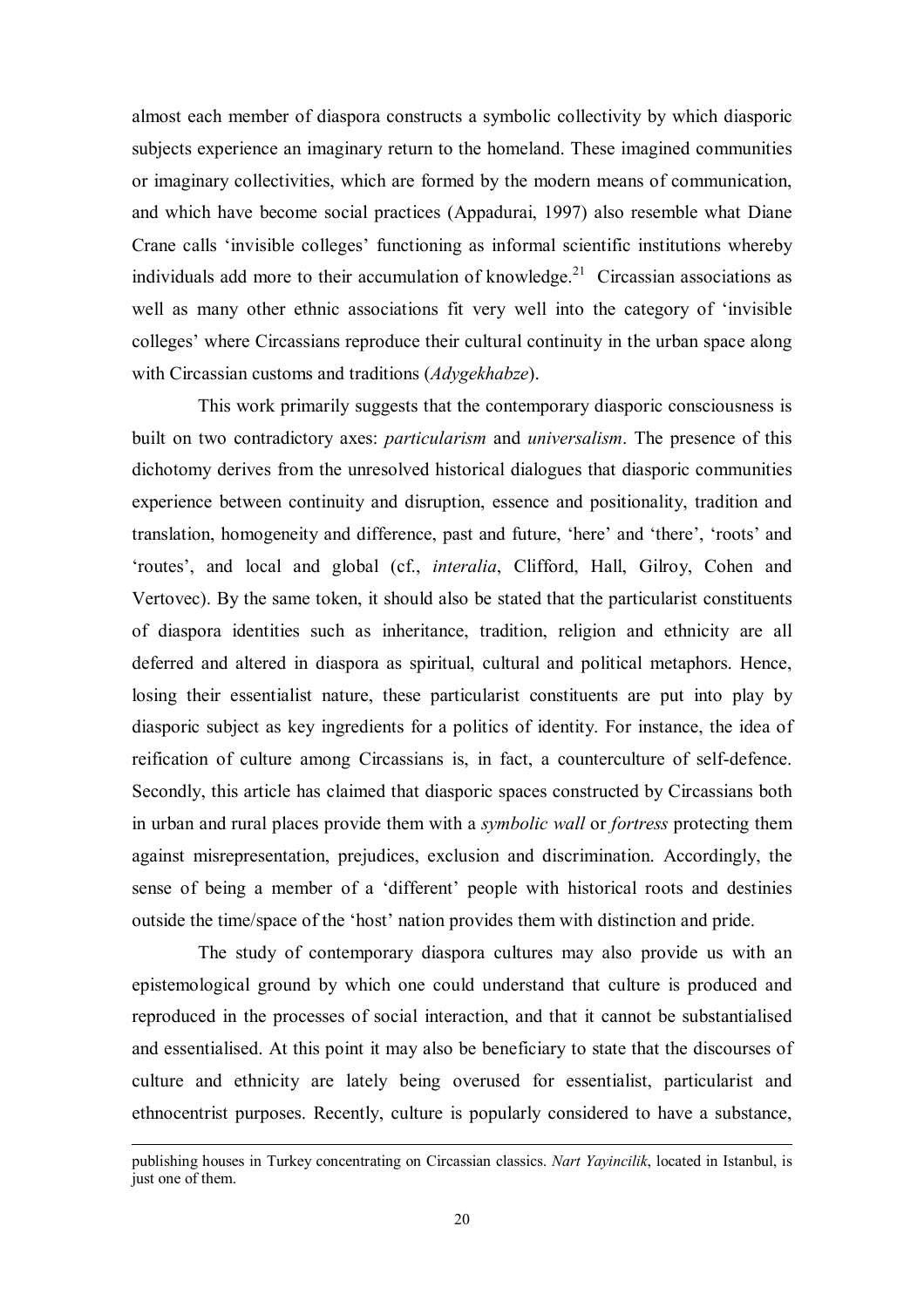essence and a primordial character. Thus, the notion of culture, which was employed at the beginning of the twentieth century in order to tackle the ideology of racism and to promote the idea of relativity, has itself turned out to be a term legitimising racism and political exclusion. On the contrary, if culture is defined as having no substance and essence, and as a social construction produced in accordance with a respective time, space and context, then the belief that culture is a domain of struggle can be challenged. Disapora studies, hence, is exemplary in the sense that it considers cultures to be produced and reproduced along with the antithetical forces of home – diaspora, here – there, local – global, past – future, and particular – universal.

# **Acknowledgements**

I am grateful to my students, Umut Aksoy and Yenal Bilici, and their families for their support and hospitality during the fieldwork. I also thank the Population Council in Cairo for their financial support without which I could not conduct the research.

# **BIBLIOGRAPHY:**

- ALANKUŞ, S. (1999), "Kültürel-Etnik Kimlikler ve Çerkesler," in *Türkiye Çerkeslerinde Sosyo-Kültürel Değişme* (Ankara: Kafder Yayınları).
- ANDREWS, P.A. (1992), *Türkiye'de Etnik Gruplar* (İstanbul: Ant Tümzamanlar Yayıncılık, 1992).
- APPADURAI, A. (1990), "Disjuncture and difference in the global cultural economy," M. Featherstone (ed.), *Global Culture: Nationalism, Globalisation and Modernity* (London: Sage).
- APPADURAI, A. (1997), *Modernity at Large: Cultural Dimensions of Globalization* (Minnesota: University of Minnesota Press)
- ATALAY, M. (2001), "Kosova Adigeleri Anayurda Döndü" in *Çerkeslerin Sürgünü 21 Mayıs 1864* (Ankara: Kafder Yaynları): 234-237.
- ASLAN, C. (1992), *Sosyo Kültürel Değişim ve Kuzey Kafkasyalılar* (Adana: Özden Matbaası).
- AYDEMİR, İ. (1988), *Kuzey Kafkasyalıların Göç Tarihi* (Ankara).
- AYDEMİR, İ. (1991), *Muhaceretteki Çerkes Aydınları* (Ankara).
- BARTH, F. (1994), "Enduring and emerging issues in the analysis of ethnicity," H. Vermeulen and C. Govers (ed.), *The Anthropology of Ethnicity: Beyond 'Ethnic Groups and Boundaries'* (Amsterdam: Het Spinhuis).
- BARTH, F. (1969), *Ethnic Groups and Boundaries: The Social Organisation of Cultural Difference* (London: Allen & Unwin).
- BERKOK, İ. (1958), *Tarihte Kafkasya* (İstanbul: İstanbul Matbaası).
- BHABHA, H. (1988), "The Commitment to Theory," *New Formations* 5 (Yaz), 5-23.
- BHABHA, H. (1990), "The Third Space," in J. Rutherford (ed.), *Identity: Community, Culture, Difference* (London: Lawrence & Wishard).
- BHABHA, H. (1994), *The Location of Culture* (London: Routledge).
- BOYARIN, D. and J. BOYARIN (1993), "Diaspora: Generation and the Ground of Jewish Identity," *Critical Inquiry* 19 (Summer), 693-725.
- BRECHER, J. *et al*. (1993), *Global Visions: Beyond the New World Order* (Boston: South End Press).
- BUTBAY, M. (1990), *Kafkasya Hatıraları*. Trns. A. C. Canbulat (Ankara: Türk Tarih Kurumu).

 <sup>21</sup> For a detailed explanation on '*invisible colleges'* see, Crane (1972).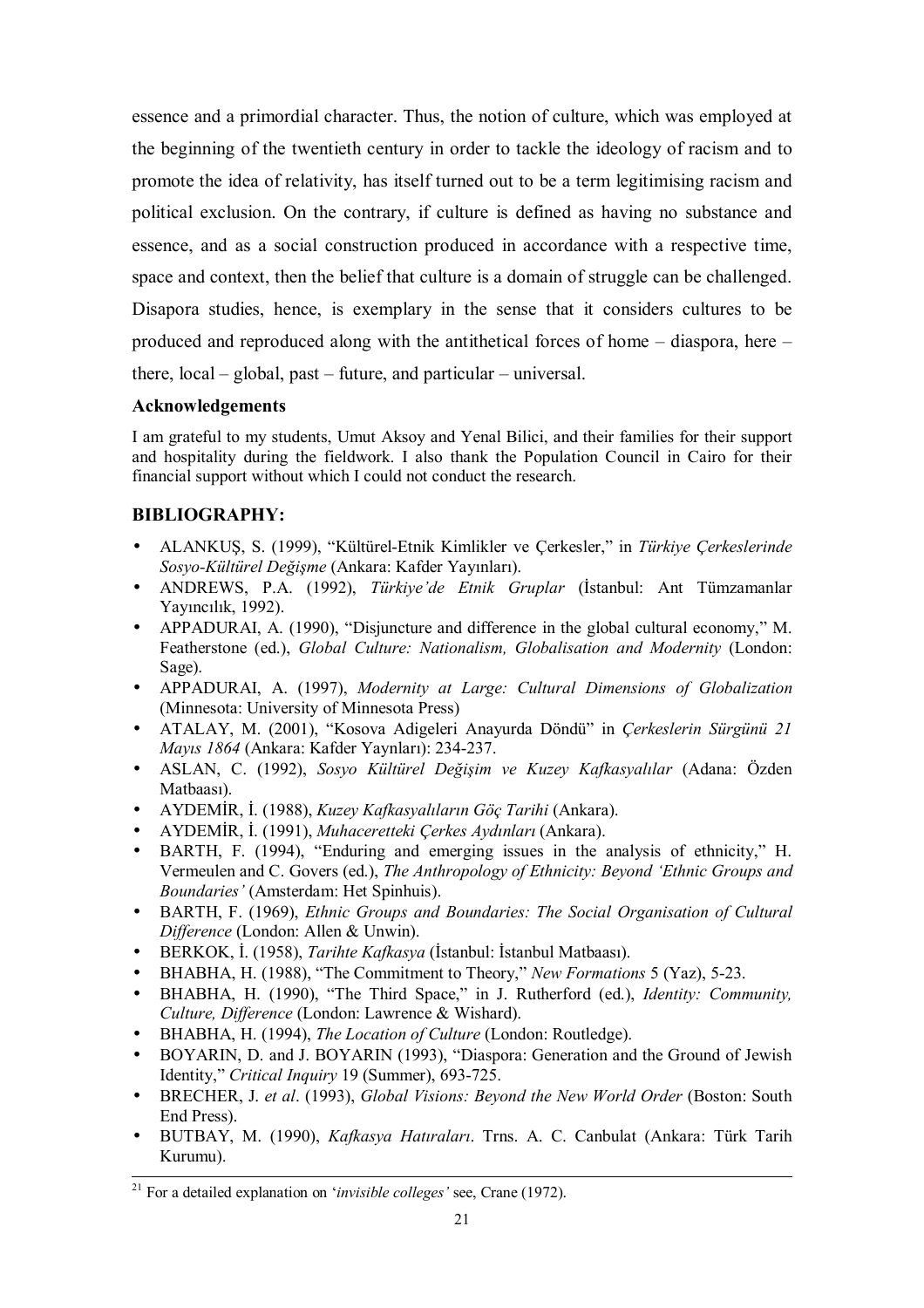- CLIFFORD, J. (1994), "Diasporas," *Cultural Anthropology* 9, No.3, 302-338.
- CLIFFORD, J. (1992), "Traveling Cultures," L.Grossberg, C.Nelson and P.Treichler, *Cultural Studies* (New York: Routledge), 96-116.
- CLIFFORD, J. (1988), *Predicament of Culture* (Cambridge, MA: Harvard University Press).
- CLIFFORD, J. (1997), *Routes: Travel and Translation in the Late Twentieth Century* (Cambridge: Harvard University Press).
- CLIFFORD, J. and G.E. MARCUS (eds.) (1984), *Writing Culture: The Poetics and Politics of Ethnography* (Berkeley: University of California Press).
- COHEN, R. (1995), "Rethinking 'Babylon': iconoclastic conceptions of the diasporic experience," *New Community* 21, No.1, 5-18.
- COHEN, R. (1997), *Global Diasporas: An Introduction* (London: UCL Press).
- CRANE, D. (1972), *Invisible Colleges* (Chicago: University of Chicago Press).
- ÇELİK, O. (1992), *İngiliz Belgelerinde Türkiye ve Kafkasya* (Ankara).
- DÜNDAR, F. (199), *Türkiye Nüfus Sayımında Azınlıklar* (Istanbul: Doz Yayınları).
- DÜNDAR, F. (2001), *İttihat Terakki'nin Müslümanları İskan Politikasi* (İstanbul: İletişim Yayınları).
- ERKAN, S. (1996), *Kırım ve Kafkasya Göçleri 1878-1908* (Trabzon).
- ERSOY, H. (1993), *Dili*, *Edebiyatı ve Tarihiyle Çerkesler* (İstanbul: Nart Yayıncılık).
- ERSOY, H. and A. KAMACI. (1993), *Çerkes Tarihi* (İstanbul: Tümzamanlar Yayıncılık).
- ERTEM, G. (2000), *Dancing to Modernity: Cultural Politics of Cherkess Nationhood in the Heartland of Turkey*. PhD. Thesis. The University of Texas at Austin.
- ESER, M. (1999), "Uzunyayla Bölgesindeki Çerkes Köylerinde Sosyo-Kültürel Değişme," in *Türkiye Çerkeslerinde Sosyo-Kültürel Değişme* (Ankara: Kafder Yayınları).
- FEATHERSTONE, M. (1990), *Global Culture: Nationalism, Globalization and Modernity* (London: Sage Publications).
- GANGULY, K. (1992), "Migrant Identities: Personal Memory and the Construction of Selfhood," *Cultural Studies* 6, No.1 (June), 27-49.
- GILROY, P. (1995), "Roots and Routes: Black Identity as an Outernational Project" H.W. Harris *et al*. (eds.), *Racial and Ethnic Identity: Psychological Development and Creative Expression* (London: Routledge)
- GILROY, P. (1994), "Diaspora," *Paragraph* 17, No.3 (November), 207-210.
- GILROY, P. (1993), *Black Atlantic: Double Consciousness and Modernity* (Cambridge: Harvard University Press).
- GILROY, P. (1987), *There Ain't no Black in the Union Jack* (London: Hutchinson).
- GÖKÇE, C. (1979), *Kafkasya ve Osmanlı İmparatorluğu'nun Kafkasya Siyaseti* (İstanbul: Şamil Vakfı Yayınları).
- GUATTARI, F. (1989), "The Three Ecologies," *New Formations* 8 (Summer): 131-147.
- HABİÇOĞLA, B. (1993), *Kafkasya'dan Anadoluya Göçler* (İstanbul: Nart Yayıncılık).
- HALL, S. (1991), "Old and New Identities, Old and New Ethnicities," Anthony D. King (ed.), *Culture, Globalization and the World-System* (London: Macmillan Press).
- HALL, S. (1994), "Cultural Identity and Diaspora" P.Williams and L.Chrisman (eds.), *Colonial Discourse and Post-Colonial Theory* (New York: Columbia University Press).
- HALL, S. (1989), "Ethnicity: Identity and Difference," *Radical America* 23, No.4, 9-20.
- HALL, S. (1991), "The Local and the Global: Globalization and Ethnicity," Anthony King (ed.), *Culture*, *Globalization and the World System* (London: Macmillan Press).
- HALL, S. (1993), "The Question of Cultural Identity," S. Hall *et al*. (eds.), *Modernity and Its Futures* (Cambridge: Polity Press), 274-325.
- HALL, S. (1997), "The Work of Representation," S. Hall (ed.), *Representation: Cultural Representations and Signifying Practices* (London: Sage Publications).
- HANNERZ, U. (1996), *Transnational Connections* (London: Routledge).
- HIZAL, A.H. (1961), *Kuzey Kafkasya: Hürriyet ve İstiklal Davası* (Ankara: Orkun Yayınları).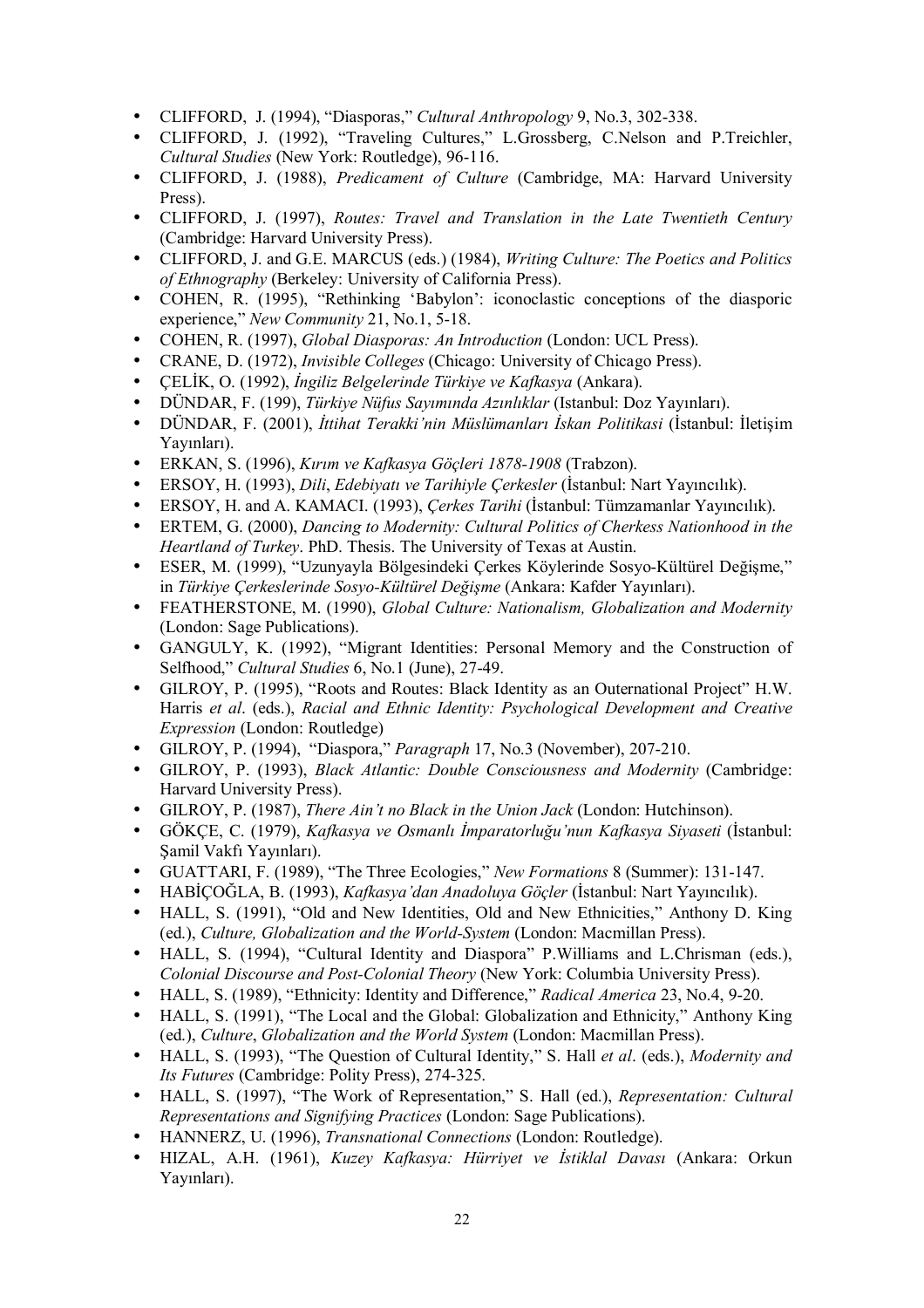- IPEK, N. (1999), *Rumeli'den Anadolu'ya Türk Göçleri* (Ankara: Türk Tarih Kurumu).
- KAF-DER YAYINLARI (1999), *Türkiye Çerkeslerinde Sosyo-Kültürel Değişme* (İstanbul: Kaf Der Yayınları).
- KARPAT, K. (1985), *Ottoman Population 1830-1914: Demographic and Social Characteristics* (Madison: The University of Wisconsin Press).
- KARPAT. K. (1990), "The Hijra from Russia and the Balkans: The Process of Self-Determinantion in the Late Ottoman State," in D.F. Eickelman and J. Piscatori (eds.), *Muslim Travellers: Pilgrimage, Migration, and the Religious Imagination* (London: Routledge).
- KAYA, A. (2000), *Berlin'deki Küçük İstanbul: Diyasporada Kimliğin Oluşumu* (Istanbul: Büke Yayınları).
- KAYA, A. (2001), *Sicher in Kreuzberg. Constructing Diasporas: Turkish Hip-Hop Youth in Berlin* (Bielefeld: Transcript Verlag).
- KUNDUKH, A. (1987), *Kafkasya Müridizmi* (İstanbul: Gözde Yayınevi).
- LEVINAS, E. (1986), "The Trace of the Other," tr., A. Lingis, M. Taylor (ed.), *Deconstruction in Context* (Chicago: University of Chicago Press).
- LEVINAS, E. (1987), *Collected Philosophical Papers*, tr., A. Lingis (The Netherlands: Kluwer Academic Publishers).
- MAUSS, M. (1990), *The Gift: The Form and Reason for Exchange in Archaic Societies* (London: Norton).
- PARLATIR, I. (1983), "Türk Sosyal Hayatında Kölelik," *Belleten*, 187 (July).
- PINSON, M. (1972), "Ottoman Colonisation of the Circassians in Rumili after the Crimean War," *Etudes Balkaniques*, No. 3: 71-85.
- ROBERTSON, R. (1992), *Globalization* (London and Newbury Park: Sage Publications).
- RUSHDIE, S. (1991), *Imaginary Homelands* (London: Granta).
- SAFRAN, W. (1991), "Diasporas in Modern Societies: Myths of Homeland and Return," *Diaspora* 1, No.1 (Spring), 83-99.
- SALTIK, T. (2000), *Tarihsel Mücadele Sürecinde Adıgeler, Abhazlar, Alanlar, Çeçenler* (İstanbul: Berfin Yayınları).
- SAYDAM, A. (1997), *Kırım ve Kafkas Göçleri 1856-1876* (Ankara: Türk Tarih Kurumu).
- SHAMI, S. (1999), "Prehistories of Globalisation: Circassian Identity in Motion," *Public Culture*, 12: 1.
- SHAMI, S. (1998), "Circassian Encounters: The Self as Other and the Production of the Homeland in the North Caucasus," *Development and Change*, Vol: 29, No.4 (October).
- SHAMI, S. (1995), "Disjuncture in Ethnicity: Negotiating Circassian Identity in Jordan, Turkey and the Caucasus, *New Perspectives on Turkey*.
- ŞEN, Ö. (1994), "19. Yüzyılda Osmanlı Devleti'ndeki Köle Ticaretinde Kafkasya Göçmenlerinin Rolü," *Toplum ve Ekonomi*, 6 (May).
- ŞEN, Ö. (1997), "Osmanlı Devleti'nde Kafkas Göçmenleri Sorunu 1834-1870," *Toplum ve Ekonomi*, 10 (July).
- TAYLOR, C. (1994), "The Politics of Recognition," A. Gutmann (ed.), *Multiculturalism* (Princeton: Princeton University Press).
- TAYMAZ, E. (1999), "Düzce ve Pınarbaşı'nda Sosyo-Ekonomik Değişme" in *Türkiye Çerkeslerinde Sosyo-Kültürel Değişme* (Ankara: Kafder Yayınları).
- TAYMAZ, E. (2001), "Kuzey Kafkas Dernekleri," *Türkiye'de Sivil Toplum ve Milliyetçilik* (İstanbul: İletişim Yayınları).
- TOLEDANO, E.R. (1998), *Slavery in the Ottoman Middle East* (Seattle: University of Washington Press).
- TOLEDANO, E.R. (1994), *Osmanlı'da Köle Ticareti* 1840-1890 (İstanbul).
- TOUMARKINE, A. (2001), "Kafkas ve Balkan Göçmen Dernekleri: Sivil Toplum ve Milliyetçilik," *Türkiye'de Sivil Toplum ve Milliyetçilik* (İstanbul: İletişim Yayınları).
- TÖLÖLIAN, K. (1991), "The Nation State and its Others: In Lieu of a Preface," *Diaspora* 1, No.1, 3-7.